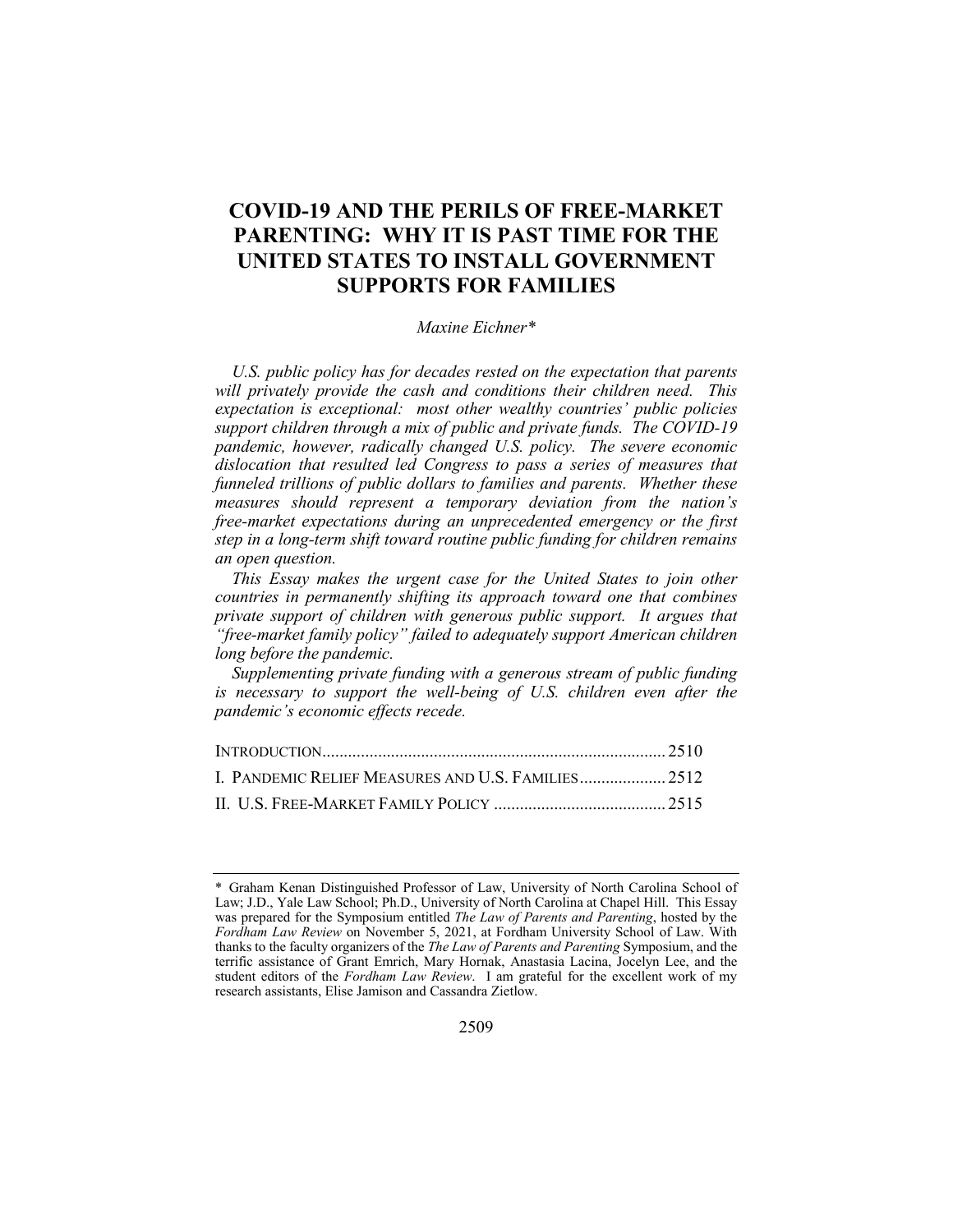| CHILDREN'S NEEDS EVEN BEFORE THE PANDEMIC  2520<br>A. America's Skyrocketing Economic Inequality 2521<br>C. The Effects of Free-Market Policy in the Unequal and | III. WHY U.S. FREE-MARKET FAMILY POLICY FAILED TO MEET |  |
|------------------------------------------------------------------------------------------------------------------------------------------------------------------|--------------------------------------------------------|--|
|                                                                                                                                                                  |                                                        |  |
|                                                                                                                                                                  |                                                        |  |
|                                                                                                                                                                  |                                                        |  |
|                                                                                                                                                                  |                                                        |  |
|                                                                                                                                                                  |                                                        |  |
|                                                                                                                                                                  |                                                        |  |
|                                                                                                                                                                  |                                                        |  |

#### **INTRODUCTION**

The United States has long been an outlier among wealthy countries when it comes to children's material support.1 Other wealthy democracies treat government as an integral partner in ensuring that parents get the cash that allows children the goods and services they need to thrive.2 In contrast, the United States expects parents to meet children's needs largely alone, through market earnings.3

The COVID-19 pandemic exposed the glaring weaknesses in the U.S. system of private support for families. In 2020, almost half of U.S. families reported a significant drop in income as a result of the pandemic; households with children were disproportionately affected.<sup>4</sup> The economic dislocation meant that one in five children—and almost one in four Black and Hispanic children—lived in families that fell below the U.S. poverty line.5 Female-headed households were disproportionately impacted, as the closure of schools and daycares meant that millions of mothers were forced to take unpaid time off or leave their jobs entirely to care for children.6

The clear failures of the United States's "free-market family" approach during the crisis resulted in a seismic—albeit temporary—shift away from the expectation that children should sink or swim based on their parents'

<sup>1</sup>*. See generally* MAXINE EICHNER, THE FREE-MARKET FAMILY: HOW THE MARKET CRUSHED THE AMERICAN DREAM (AND HOW IT CAN BE RESTORED) ch. 2 (2020).

<sup>2</sup>*. See generally id.*

<sup>3</sup>*. See generally id.*

<sup>4</sup>*. See* Kim Parker et al., *About Half of Lower-Income Americans Report Household Job or Wage Loss Due to COVID-19*, PEW RSCH. CTR. (Apr. 21, 2020), https://www.pewresearch.org/social-trends/2020/04/21/about-half-of-lower-incomeamericans-report-household-job-or-wage-loss-due-to-covid-19/ Y7BA].

<sup>5.</sup> Melissa Jenco, *Study: COVID-19 Pandemic Exacerbated Hardships for Low-Income, Minority Families*, AM. ACAD. OF PEDIATRICS (June 3, 2020), https://publications.aap.org/ aapnews/news/pdfDownload/13838 [https://perma.cc/2JW6-R5NP].

<sup>6</sup>*. See* Sarah Jane Glynn, *Millions of Families Are Struggling to Address Child Care Disruptions*, CTR. FOR AM. PROGRESS (June 22, 2021), https://www.americanprogress.org/ issues/women/news/2021/06/22/500847/millions-families-struggling-address-child-caredisruptions/ [https://perma.cc/BT3L-LXD9]; Heather Long, *'The Pay Is Absolute Crap': Child-Care Workers Are Quitting Rapidly, a Red Flag for the Economy*, WASH. POST (Sept. 19, 2021, 6:00 AM), https://www.washingtonpost.com/business/2021/09/19/childcareworkers-quit/ [https://perma.cc/8PFX-5LWS].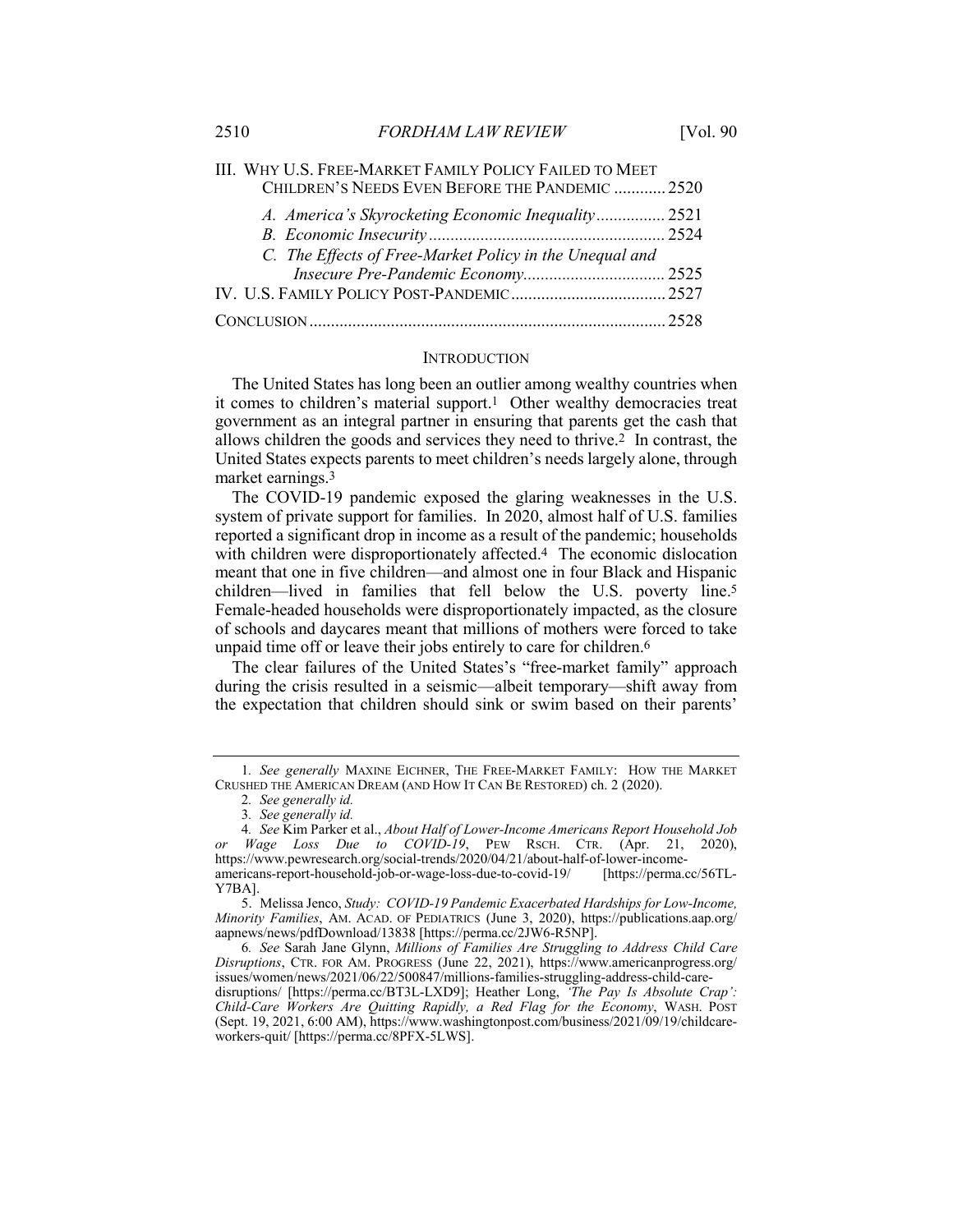market earnings.7 In response to the economic fallout, Congress took a series of extraordinary measures to get public cash into the hands of American families: It provided a weekly federal supplement to state unemployment benefits for workers who lost their jobs,8 issued three pandemic relief checks to adults and children,<sup>9</sup> and appropriated billions of dollars in emergency aid to help renters facing eviction.10 And, as the pandemic continued, Congress approved monthly checks to most families with children for the first time in the nation's history.11

However, Congress framed all these actions as temporary measures to allow families to weather the pandemic.12 The question that remains is whether measures like these should open the door to more permanent changes in the nation's public policy. The Biden administration and many congressional Democrats have proposed public supports for children going forward, including continued child-benefit checks, but as this Essay goes to press, the fate of the Build Back Better bill containing these supports is stalled in Congress.13

11. American Rescue Plan Act of 2021 §§ 9611–9622, 135 Stat. at 144–53 (codified as amended in scattered sections of 26 U.S.C.).

12. The pandemic relief checks were characterized as one-time cash payments. *See generally* CARES Act; COVID-related Tax Relief Act of 2020; Consolidated Appropriations Act, 2021; American Rescue Plan Act of 2021. Federal unemployment benefits ended in all states on September 6, 2021. *See* SUZAN G. LEVIN, EMP. & TRAINING ADMIN., U.S. DEP'T OF LABOR, UNEMPLOYMENT INSURANCE PROGRAM LETTER NO. 15-20, CHANGE 4, at  $\S 3(a)$ (2021), https://wdr.doleta.gov/directives/attach/UIPL/UIPL\_15-20\_Change\_4.pdf [https:// perma.cc/2R3V-XVGD]. The child-benefit checks expired at the end of 2021. *See* American Rescue Plan Act of 2021 §§ 9611–9622, 135 Stat. at 144–53; Ben Casselman, *Child Tax Credit's Extra Help Ends, Just as Covid Surges Anew*, N.Y. TIMES (Jan. 2, 2022), https://www.nytimes.com/2022/01/02/business/economy/child-tax-credit.html

<sup>7.</sup> I develop the contrasts between what I call the "free-market family policy" of the United States and the "pro-family policy" of other wealthy democracies in more detail in my recent book, *The Free-Market Family: How the Market Crushed the American Dream (and How It Can Be Restored)*. EICHNER, *supra* note 1. For another critique of the market's ability to support families, see generally Meredith J. Harbach, *Childcare Market Failure*, 2015 UTAH L. REV. 659.

<sup>8.</sup> Coronavirus Aid, Relief, and Economic Security (CARES) Act, Pub. L. No. 116-136, § 2104, 134 Stat. 281, 318 (2020) (codified as amended at 15 U.S.C. § 9023).

<sup>9</sup>*. See id.* § 2201 (codified as amended at 26 U.S.C. § 6428); COVID-related Tax Relief Act of 2020, Pub. L. No. 116-260, § 272, 134 Stat. 1182, 1965 (codified at 26 U.S.C. § 6428A); American Rescue Plan Act of 2021, Pub. L. No. 117-2, § 9601, 135 Stat. 4, 138 (codified as amended at 26 U.S.C. § 6428B).

<sup>10.</sup> Consolidated Appropriations Act, 2021, Pub. L. No. 116-260, div. N, tit. V(A), § 501, 134 Stat. 1949, 2069–78 (codified as amended at 15 U.S.C. § 9058a); American Rescue Plan Act of 2021 §§ 3201–3202, 135 Stat. at 54–60 (codified as amended at 15 U.S.C. § 9058c and 42 U.S.C. § 1437f note).

<sup>[</sup>https://perma.cc/H7DP-WMGP]. Pandemic rental assistance will expire either on September 30, 2022 (for funds authorized by the Consolidated Appropriations Act, 2021) or on September 30, 2025 (for funds authorized by the American Rescue Plan Act of 2021). *See* Consolidated Appropriations Act, 2021  $\S 501(e)(1)$ , as extended by the American Rescue Plan Act of 2021 § 3201(h); American Rescue Plan Act of 2021 § 3201(g).

<sup>13.</sup> On November 19, 2021, the U.S. House of Representatives passed a version of the Build Back Better Act., H.R. 5376, 117th Cong. (2021). As this Essay goes to press, however, the Act has not passed the U.S. Senate.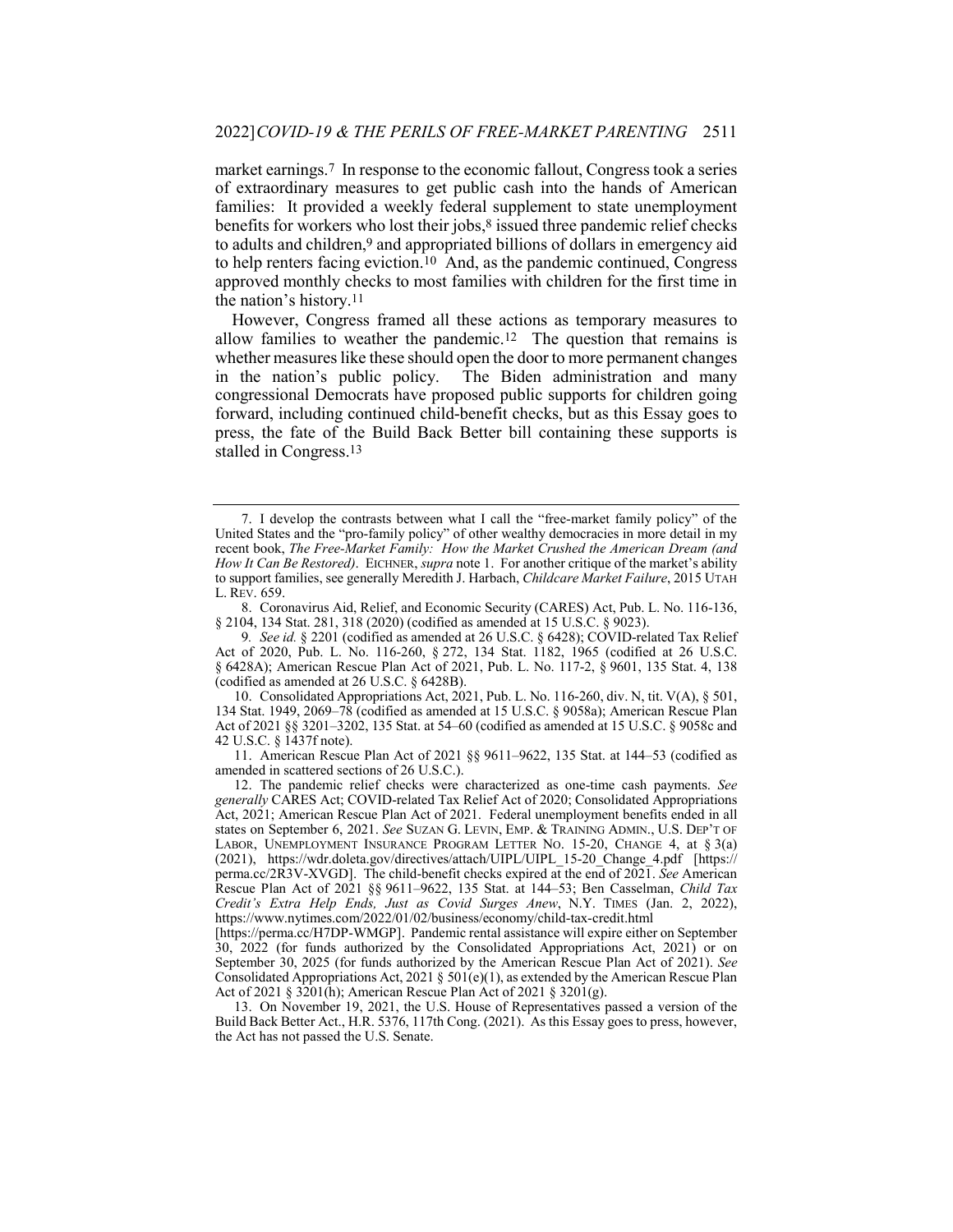This Essay argues that the answer to the question of whether the United States should permanently change its approach to family support should be an emphatic "yes." The extraordinary policy measures taken to support U.S. families during the pandemic should become the first steps toward routine public funding for families. Part I of this Essay describes the measures that Congress took during the pandemic to support U.S. families. Part II situates these extraordinary steps in context with the United States' long-standing free-market family policy, which expects families to support themselves almost exclusively through market earnings. Part III demonstrates that, long before the pandemic, the rise of economic inequality and insecurity made it increasingly tough for U.S. families to provide the support their children needed under free-market family policy. Finally, Part IV argues that the continuation of public funding is necessary to support the well-being of children after the pandemic's economic effects recede.

# I. PANDEMIC RELIEF MEASURES AND U.S. FAMILIES

The COVID-19 pandemic created economic dislocations that resulted in unprecedented hardships for U.S. families. The private stream of income Americans necessarily rely on to support their families ran dry for many, as many stores, restaurants, and other service establishments shuttered their doors, and warehouses and offices closed or cut back hours. Between February and April 2020, the unemployment rate rose from 3.5 percent to 14.7 percent, and the employment-to-population ratio fell from 61.1 percent to 51.3 percent.14 In April 2020, roughly three in ten adults (28 percent) said they or someone in their household was laid off or lost their job due to the outbreak.15 When workers who either had their pay cut because their work hours were reduced or had to leave work to take care of children are factored in, four in ten U.S. adults reported their households suffered an income shock.16 Households with children were disproportionately affected.17 All

<sup>14</sup>*. See* William G. Gale & Grace Enda, *Economic Relief and Stimulus: Good Progress but More Work to Do*, BROOKINGS INST. (Dec. 16, 2020), https://www.brookings.edu/ research/economic-relief-and-stimulus-good-progress-but-more-work-to-do/ [https://perma.cc/Y62X-QYM3].

<sup>15</sup>*. See* Kim Parker et al., *About Half of Lower-Income Americans Report Household Job or Wage Loss Due to COVID-19*, PEW RSCH. CTR. (Apr. 21, 2020), https://www.pewresearch.org/social-trends/2020/04/21/about-half-of-lower-incomeamericans-report-household-job-or-wage-loss-due-to-covid-19/ E8JK].

<sup>16</sup>*. See id.*; *see also* LAUREN BAUER ET AL., THE HAMILTON PROJECT, BROOKINGS INST., TEN FACTS ABOUT COVID-19 AND THE U.S. ECONOMY 14 (2020), https:// www.brookings.edu/wp-content/uploads/2020/09/FutureShutdowns\_Facts\_LO\_Final.pdf [https://perma.cc/H5BX-4WW4].

<sup>17</sup>*. See generally* BETSEY STEVENSON, THE HAMILTON PROJECT, BROOKINGS INST., THE INITIAL IMPACT OF COVID-19 ON LABOR MARKET OUTCOMES ACROSS GROUPS AND THE POTENTIAL FOR PERMANENT SCARRING (2020), https://www.brookings.edu/wpcontent/uploads/2020/07/Stevenson\_LO\_FINAL.pdf [https://perma.cc/FT3A-A69M]; Nicole Bateman & Martha Ross, *Why Has COVID-19 Been Especially Harmful for Working Women?*, BROOKINGS INST. (Oct. 2020), https://www.brookings.edu/essay/why-has-covid-19 been-especially-harmful-for-working-women/ [https://perma.cc/NM4F-69CD].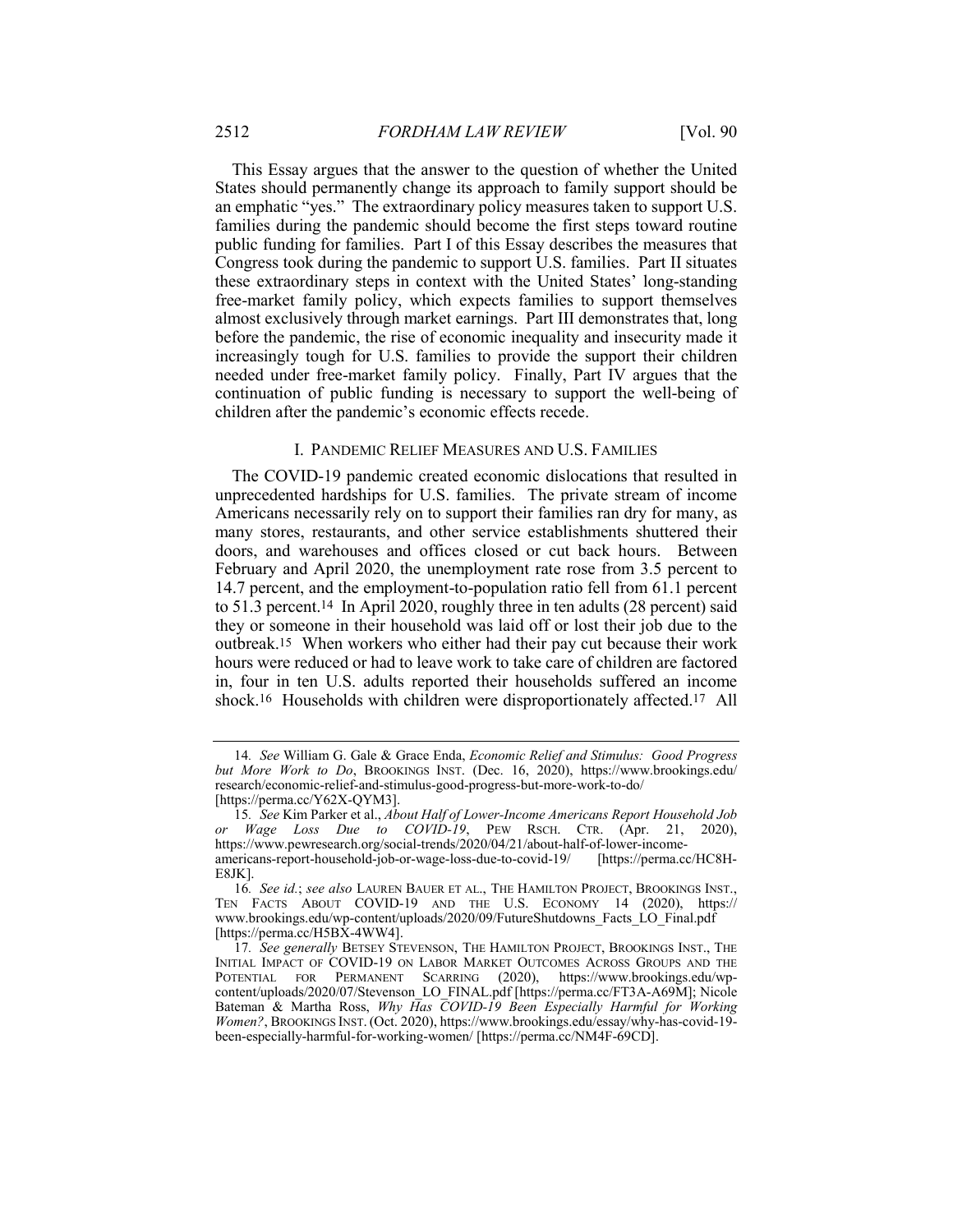told, upward of three out of five low-income households with children, disproportionately from nonwhite households, reported that they experienced an income shock from the pandemic.18

Under U.S. free-market family policy, these income shocks translated into real hardship for U.S. children at the most basic level. A Brookings Institution study found that economic dislocation due to the pandemic in late June 2020 meant that 13.9 million children (18 percent of all children in the United States) were not getting enough to eat because their families simply could not afford to pay for food.19 This number was almost six times the number of children who were food insecure in all of 2018.20 And this was the number of families in which *children* did not get enough to eat. One in four U.S. households with children reported that the *household* lacked adequate food in June 2020.21 Children of color were disproportionately affected, experiencing food hardship at three times the rate of white children.22 That few children were going to school—where they could have received free or reduced-price lunches—added to the gravity of the problem.23 These income shocks also meant that parents could not afford rent: in early September 2021, almost one in four renters (23 percent) living with children reported that they were behind on rent.<sup>24</sup> Such economic distress has long been known not only to affect children materially but also to undermine parents' mental health and emotional bandwidth, thus undermining the quality of their parenting;25 preliminary research suggests that the pandemic was no exception.26

Faced with the economic disruption caused by COVID-19, Congress passed extraordinary measures to get cash into the hands of U.S. families. It supplemented states' unemployment benefits for workers who had lost jobs

<sup>18</sup>*. See* BAUER ET AL., *supra* note 16, at 13.

<sup>19</sup>*. See* Lauren Bauer, *About 14 Million Children in the US Are Not Getting Enough to Eat*, BROOKINGS INST. (July 9, 2020), https://www.brookings.edu/blog/up-front/2020/07/09/ about-14-million-children-in-the-us-are-not-getting-enough-to-eat/ [https://perma.cc/8Q6B-TMPU].

<sup>20</sup>*. See id.*

<sup>21</sup>*. See id.* The rate of food-insecure households is higher than the rate of households with food-insecure children because adults usually scrimp to ensure that children eat first. *See* Brynne Keith-Jennings et al., *Number of Families Struggling to Afford Food Rose Steeply in Pandemic and Remains High, Especially Among Children and Households of Color*, CTR. ON BUDGET & POL'Y PRIORITIES (Apr. 27, 2021), https://www.cbpp.org/research/foodassistance/number-of-families-struggling-to-afford-food-rose-steeply-in-pandemic-and [https://perma.cc/2FFJ-GZ8B].

<sup>22</sup>*. See* Keith-Jennings, *supra* note 21.

<sup>23</sup>*. See id.*

<sup>24</sup>*. See Tracking the COVID-19 Economy's Effects on Food, Housing, and Employment Hardships*, CTR. ON BUDGET & POL'Y PRIORITIES (Nov. 10, 2021), https://www.cbpp.org/ research/poverty-and-inequality/tracking-the-covid-19-economys-effects-on-food-housingand [https://perma.cc/TE4Z-Q2Z5].

<sup>25</sup>*. See* Lisa A. Gennetian & Eldar Shafir, *The Persistence of Poverty in the Context of Financial Instability: A Behavioral Perspective*, 34 J. POL'Y ANALYSIS & MGMT. 904, 910– 16 (2015).

<sup>26</sup>*. See* Elizabeth O. Ananat & Anna Gassman-Pines, *Snapshot of the COVID Crisis Impact on Working Families*, ECONOFACT (Mar. 30, 2020), https://econofact.org/snapshot-ofthe-covid-crisis-impact-on-working-families [https://perma.cc/7R56-4BVW].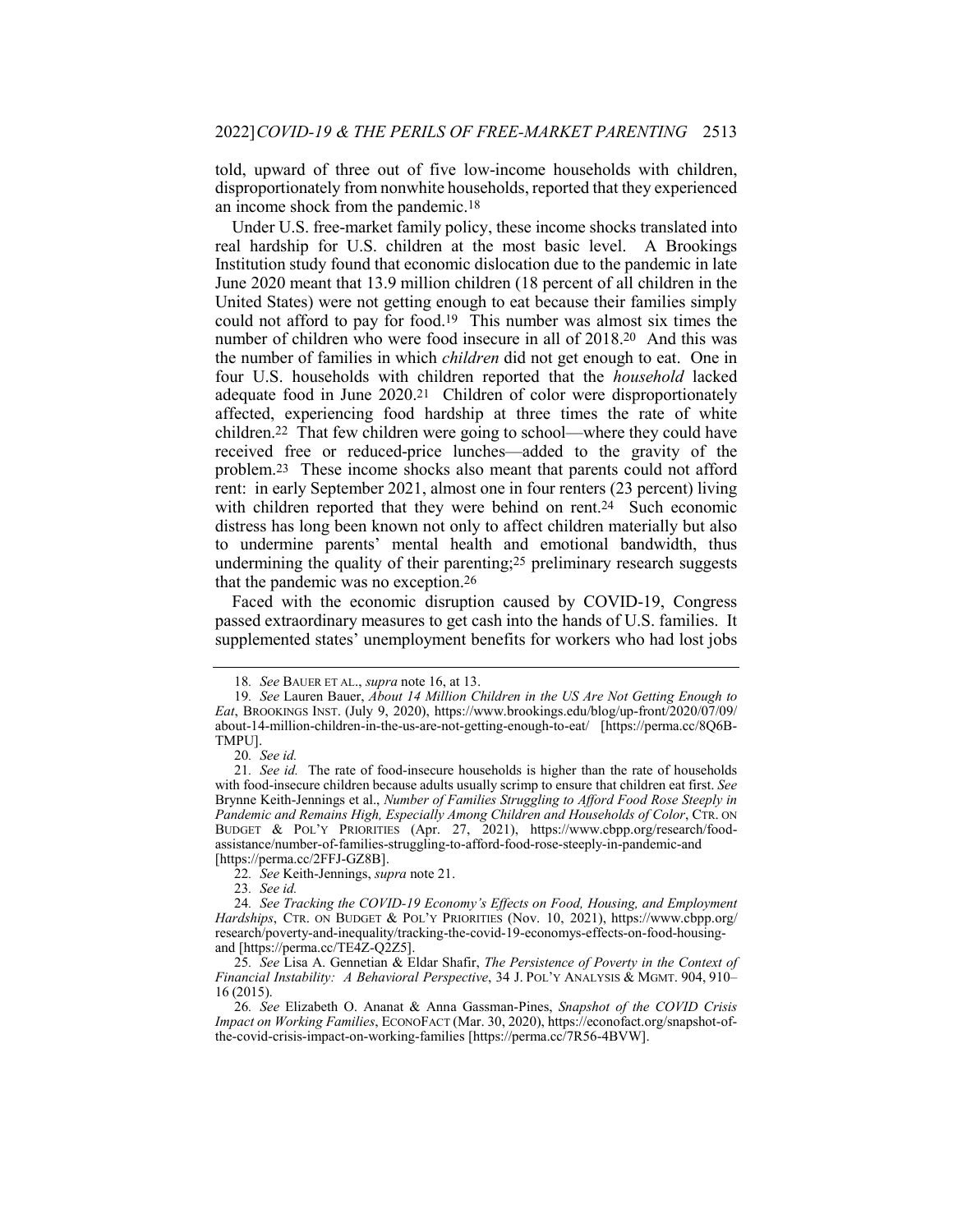with \$600 per week in federal money.<sup>27</sup> It authorized three rounds of direct relief payments to Americans totaling up to \$3200 for adults and up to \$2700 for children.28 Further, Congress appropriated \$46.5 billion for emergency aid to help renters facing eviction.29 Last, but hardly least, in March 2021, Congress temporarily made the Child Tax Credit fully refundable and raised the credit to \$3600 for children younger than age six and \$3000 for those between ages six and seventeen.30 In light of this legislation, half of these benefits were paid out in monthly benefit checks of \$300 per child under the age of six and \$250 per child between the ages of six and seventeen.31

The support delivered through these measures provided broad relief to U.S. families. The one-year expansion of the Child Tax Credit was particularly transformative for American households with children. The monthly child-benefit payments reached 61 million children—roughly 84 percent of all U.S. children.32 Nearly 70 percent of moderate- and low-income families who received checks reported that the payments made them feel less economically stressed.33

The child-benefit checks were particularly transformative for poor families. The Center on Poverty and Social Policy at Columbia University

29*. See* COVID-related Tax Relief Act § 501 (appropriating \$25 billion); American Rescue Plan Act of 2021 §§ 3201–3202 (appropriating \$21.55 billion); *see also Emergency Rental Assistance Program*, U.S. DEP'T OF THE TREASURY, https://home.treasury.gov/policyissues/coronavirus/assistance-for-state-local-and-tribal-governments/emergency-rental-

assistance-program [https://perma.cc/7JFJ-KQFP] (last visited Apr. 2, 2022) (providing information about the two Emergency Rental Assistance programs).

30. Full funding was available for individual parents with children and an adjusted gross income of less than \$75,000, less than \$112,500 for heads of households, or less than \$150,000 for a married couple filing jointly. *See* American Rescue Plan Act of 2021 § 9611.

31*. See id.*; *see also The Child Tax Credit*, THE WHITE HOUSE, https://www.whitehouse.gov/child-tax-credit/ [https://perma.cc/QT37-YQZ2] (last visited Apr. 2, 2022).

32. Press Release, U.S. Dep't of the Treasury, Treasury and IRS Disburse Sixth Monthly Child Tax Credit to Families of 61 Million Children (Dec. 15, 2021), https://home.treasury.gov/news/press-releases/jy0533 [https://perma.cc/TV4H-SVJD].

33*. See* Casey Parks, *Most Parents Use Child Tax Credit on Food, Bills and Other Necessities, Survey Finds*, WASH. POST (Nov. 18, 2021, 2:15 PM), https://www.washingtonpost.com/dc-md-va/2021/11/18/child-tax-credit-spent-on-bills/ [https://perma.cc/W4TH-BZLY].

<sup>27</sup>*. See* Coronavirus Aid, Relief, and Economic Security (CARES) Act, Pub. L. No. 116-136, § 2104, 134 Stat. 281, 318 (2020) (codified as amended at 15 U.S.C. § 9023). The \$600 per week CARES Act supplement ended in late July 2020. *See id.* Subsequent legislation contained a \$300 per week supplement until September 6, 2021, when the federal program ended. *See* American Rescue Plan Act of 2021, Pub. L. No. 117-2, § 2901, 135 Stat. 4, 49 (amending 45 U.S.C. § 352(a)(5)(A)); *see also* LEVIN, *supra* note 12.

<sup>28.</sup> In March 2020, the CARES Act provided payments of up to \$1200 per adult and \$500 per child under the age of seventeen. *See* CARES Act § 2201 (codified as amended at 26 U.S.C. § 6428). In December 2020, the COVID-related Tax Relief Act of 2020 paid up to an additional \$600 per person. *See* Pub. L. No. 116-260, § 203, 134 Stat. 1182, 1953 (amending 15 U.S.C. § 9023(e)). In March 2021, Congress authorized payment of up to an additional \$1400 per person. *See* American Rescue Plan Act of 2021, Pub. L. No. 117-2, § 9601, 135 Stat. 4, 138 (codified at 26 U.S.C. § 6428B). The payments were reduced for individuals making more than \$75,000 per year and married couples making more than \$150,000 per year. *See id.*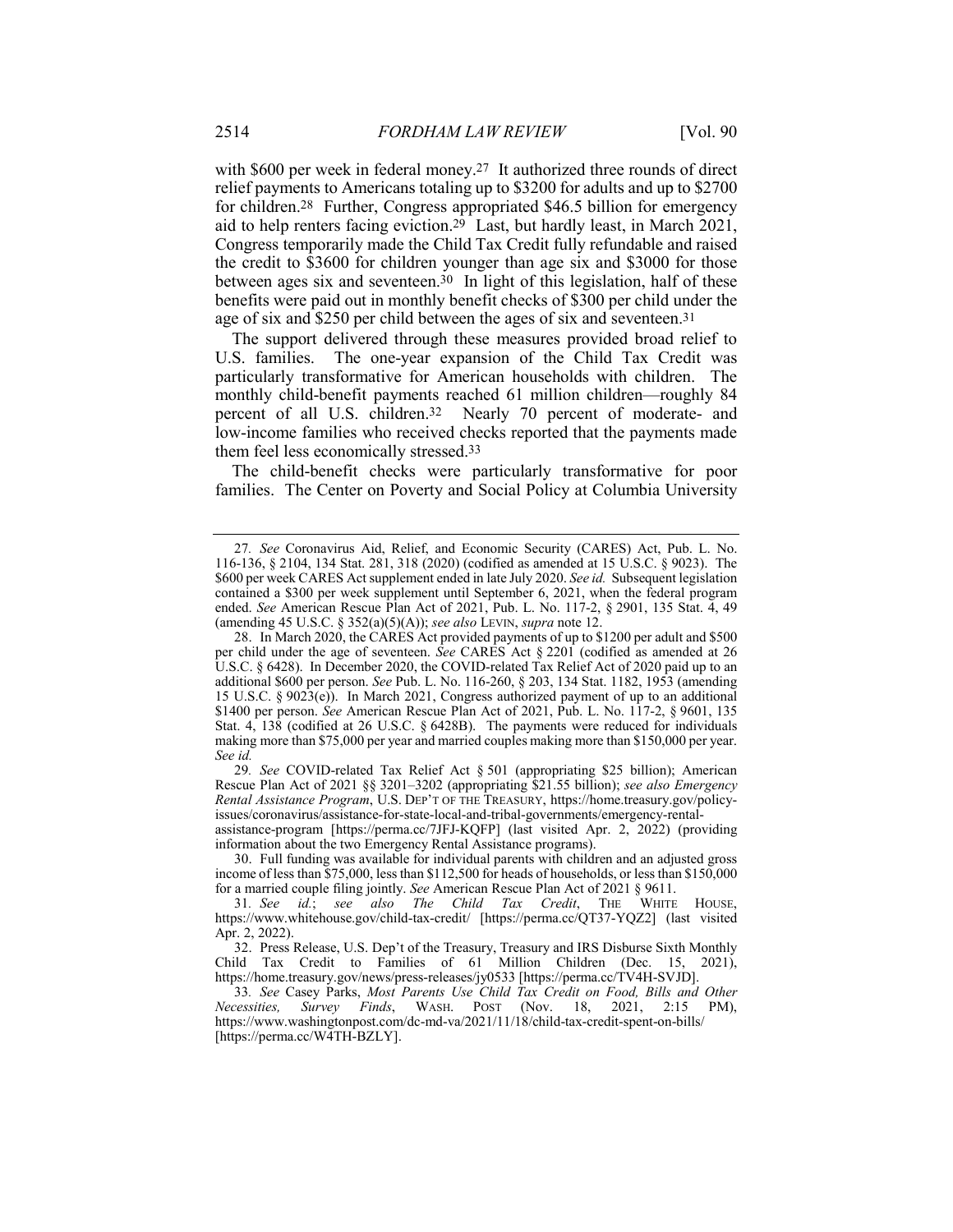found that the first payment in July 2021 lifted 3 million children out of poverty, representing a 25 percent cut in the monthly child poverty rate.34 After the second payment, the number of households with children who did not have enough to eat fell by one-third, or nearly 3.3 million, based on U.S. Census Bureau data.35 The Center on Poverty and Social Policy at Columbia University projected that, in the course of the year during which the Child Tax Credit was expanded, child poverty would be cut by more than half, with particularly large reductions for Black, Hispanic, and Native American children.36 The number of children living in deep poverty would also be cut by almost half.37 The significance of a 48 percent reduction of child poverty within one year to the well-being of U.S. children is, as the Brookings Institution put it, "hard to overstate."38

## II. U.S. FREE-MARKET FAMILY POLICY

The economic dislocations resulting from the pandemic hit U.S. families particularly hard because the country has long relied on a market-focused approach to family support that I call "free-market family policy." This policy is based on the view that families do better when they get what they need privately through markets.39 According to free-market family policy, the government's role is not to support children directly but rather simply to ensure strong markets, which will in turn supposedly benefit families.40 If markets are strong, this theory posits, then every family will get a big enough slice of the pie to privately satisfy its needs.41

Under free-market family policy, U.S. government programs provide considerably less public support to families than do other countries' programs. Before the pandemic, the United States was one of the few

<sup>34</sup>*. See* ZACHARY PAROLIN ET AL., CTR. ON POVERTY & SOC. POL'Y, MONTHLY POVERTY RATES AMONG CHILDREN AFTER THE EXPANSION OF THE CHILD TAX CREDIT 1 (2021), https://static1.squarespace.com/static/5743308460b5e922a25a6dc7/t/612014f2e6deed08adb 03e18/1629492468260/Monthly-Poverty-with-CTC-July-CPSP-2021.pdf [https://perma.cc/ 3N9K-LAJY].

<sup>35</sup>*. See* Claire Zippel, *After Child Tax Credit Payments Begin, Many More Families Have Enough to Eat*, CTR. ON BUDGET & POL'Y PRIORITIES (Aug. 30, 2021, 12:00 PM), https://www.cbpp.org/blog/after-child-tax-credit-payments-begin-many-more-families-haveenough-to-eat [https://perma.cc/4439-BKTJ].

<sup>36</sup>*. See* CTR. ON POVERTY & SOC. POL'Y, A POVERTY REDUCTION ANALYSIS OF THE AMERICAN FAMILY ACT 1 (2021), https://static1.squarespace.com/static/ 1 (2021), https://static1.squarespace.com/static/ 5743308460b5e922a25a6dc7/t/600f2123fdfa730101a4426a/1611604260458/Poverty-

Reduction-Analysis-American-Family-Act-CPSP-2020.pdf [https://perma.cc/774H-492W]. 37*. See id.* at 2.

<sup>38.</sup> Christopher Pulliam & Richard V. Reeves, *New Child Tax Credit Could Slash Poverty Now and Boost Social Mobility Later*, BROOKINGS INST. (Mar. 11, 2021), https://www.brookings.edu/blog/up-front/2021/03/11/new-child-tax-credit-could-slashpoverty-now-and-boost-social-mobility-later/ [https://perma.cc/27K5-PDNU].

<sup>39</sup>*. See* EICHNER, *supra* note 1, at 19; GØSTA ESPING-ANDERSEN, THE THREE WORLDS OF WELFARE CAPITALISM 26–27, 41–44 (1990).

<sup>40</sup>*. See* EICHNER, *supra* note 1, at 19.

<sup>41</sup>*. See id.*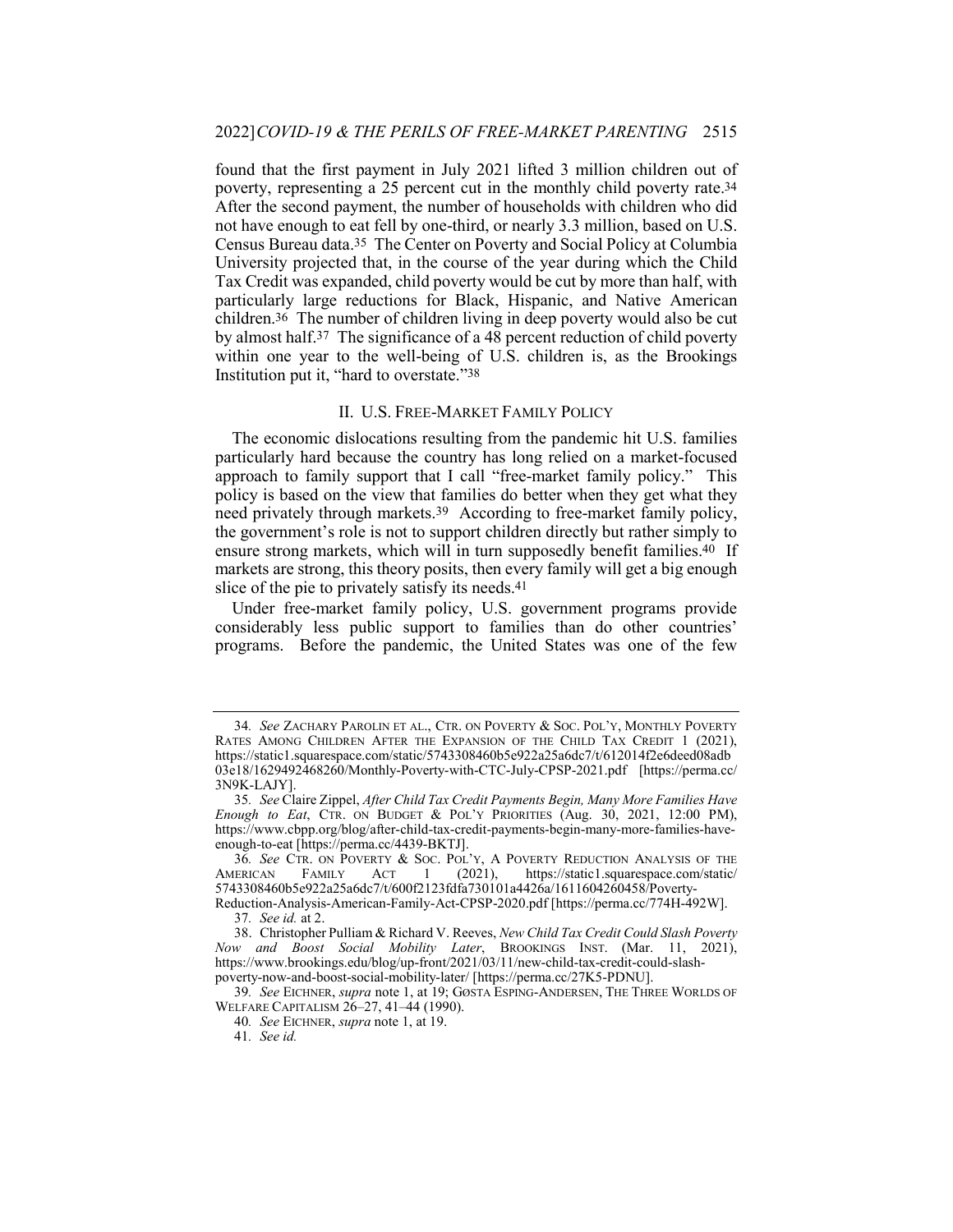wealthy countries that failed to provide routine child-benefit checks.42 The United States is also the only wealthy country that fails to provide any paid parental leave whatsoever.43 Recently, a few states have sought to fill this gap by passing their own paid leave laws—an important advance, despite providing far shorter leaves than provided by other wealthy countries.44

In keeping with free-market family policy, even U.S. safety-net programs do not fill the gap in ensuring that children receive adequate material support. In every state but Wisconsin, the eligibility rules for Temporary Assistance for Needy Families (TANF) require that a family's income fall below the poverty line to be eligible.45 Of these, a majority of states require income below half the amount of the poverty line, most of these requiring income below 30 percent of the poverty line, even to be eligible for benefits.46 Further, under federal law, every state must set a lifetime TANF cap for families of five years or less;47 some states have set the cap at as few as twelve months.48 Roughly a third of states also cap or reduce TANF benefits on the birth of a new child if the family was receiving benefits when the child was born.49 The result of TANF's restrictions and exclusions is that only twenty-one in one hundred poor families nationally receive benefits.50 And

45*. See* GENE FALK, CONG. RSCH. SERV., R43634, TEMPORARY ASSISTANCE FOR NEEDY FAMILIES (TANF): ELIGIBILITY AND BENEFIT AMOUNTS IN STATE TANF CASH ASSISTANCE PROGRAMS 3, 4 fig.1 (2014), https://sgp.fas.org/crs/misc/R43634.pdf [https://perma.cc/RU5H-6VAS].

46*. See id.*

47*. See* GENE FALK, CONG. RSCH. SERV., R44668, THE TEMPORARY ASSISTANCE FOR NEEDY FAMILIES (TANF) BLOCK GRANT: A LEGISLATIVE HISTORY 15 (2021), https://sgp.fas.org/crs/misc/R44668.pdf [https://perma.cc/D3RU-LJSW].

48*. See* Mary Jo Pitzl, *Arizona Limits Poverty Aid to 1 Year; Strictest in U.S.*, AZCENTRAL (July 1, 2016, 10:40 AM), https://www.azcentral.com/story/news/politics/arizona/2016/07/ 01/arizona-limits-poverty-aid-1-year-strictest-us/86499262/ [https://perma.cc/F82S-LKWX].

50. CTR. ON BUDGET & POL'Y PRIORITIES, POLICY BASICS: TEMPORARY ASSISTANCE FOR NEEDY FAMILIES 6 (2021), https://www.cbpp.org/sites/default/files/atoms/files/7-22- 10tanf2.pdf [https://perma.cc/YAU9-VRDD].

<sup>42</sup>*. See, e.g.*, Dylan Matthews, *Sweden Pays Parents for Having Kids—It Reaps Huge Benefits. Why Doesn't the U.S.?*, VOX (May 23, 2016, 9:00 AM), https://www.vox.com/ 2016/5/23/11440638/child-benefit-child-allowance [https://perma.cc/EH57-934X].

<sup>43</sup>*. See* Ellen Francis et al., *How Does the U.S. Compare to Other Countries on Paid Parental Leave? Americans Get 0 Weeks. Estonians Get More than 80.*, WASH. POST (Nov. 11, 2021, 11:08 AM), https://www.washingtonpost.com/world/2021/11/11/global-paidparental-leave-us/ [https://perma.cc/BH85-CH7T].

<sup>44</sup>*. See, e.g.*, CAL. LAB. CODE §§ 245–249 (West 2022) (six weeks); D.C. CODE ANN. § 32-502 (West 2022) (sixteen weeks); N.J. STAT. ANN. § 43:21-39.3 (West 2021) (thirteen weeks); N.Y. WORKERS' COMP. LAW § 380-2.4 (McKinney 2020) (eight weeks); 28 R.I. GEN. LAWS ANN. § 28-48-2 (West 2022) (four weeks); WASH.REV.CODE ANN. § 50A.15.020 (West 2022) (twelve weeks).

<sup>49</sup>*. See* ELISSA COHEN ET AL., U.S. DEP'T OF HEALTH & HUM. SERVS., ADMINISTRATION OF CHILDREN AND FAMILIES WELFARE RULES DATABOOK: STATE TANF POLICIES AS OF JULY 2015, at 158, 183–84 (2016), https://www.urban.org/research/publication/welfare-rulesdatabook-state-tanf-policies-july-2015 [https://perma.cc/G23H-GQEQ]; ELIZABETH LOWER-BASCH & STEPHANIE SCHMIT, CTR. FOR L. & SOC. POL'Y, TANF AND THE FIRST YEAR OF LIFE: MAKING A DIFFERENCE AT A PIVOTAL MOMENT 1, 12 (2015), https://www.clasp.org/ sites/default/files/public/resources-and-publications/body/TANF-and-the-First-Year-of-Life\_Making-a-Difference-at-a-Pivotal-Moment.pdf [https://perma.cc/5MY3-R9HA].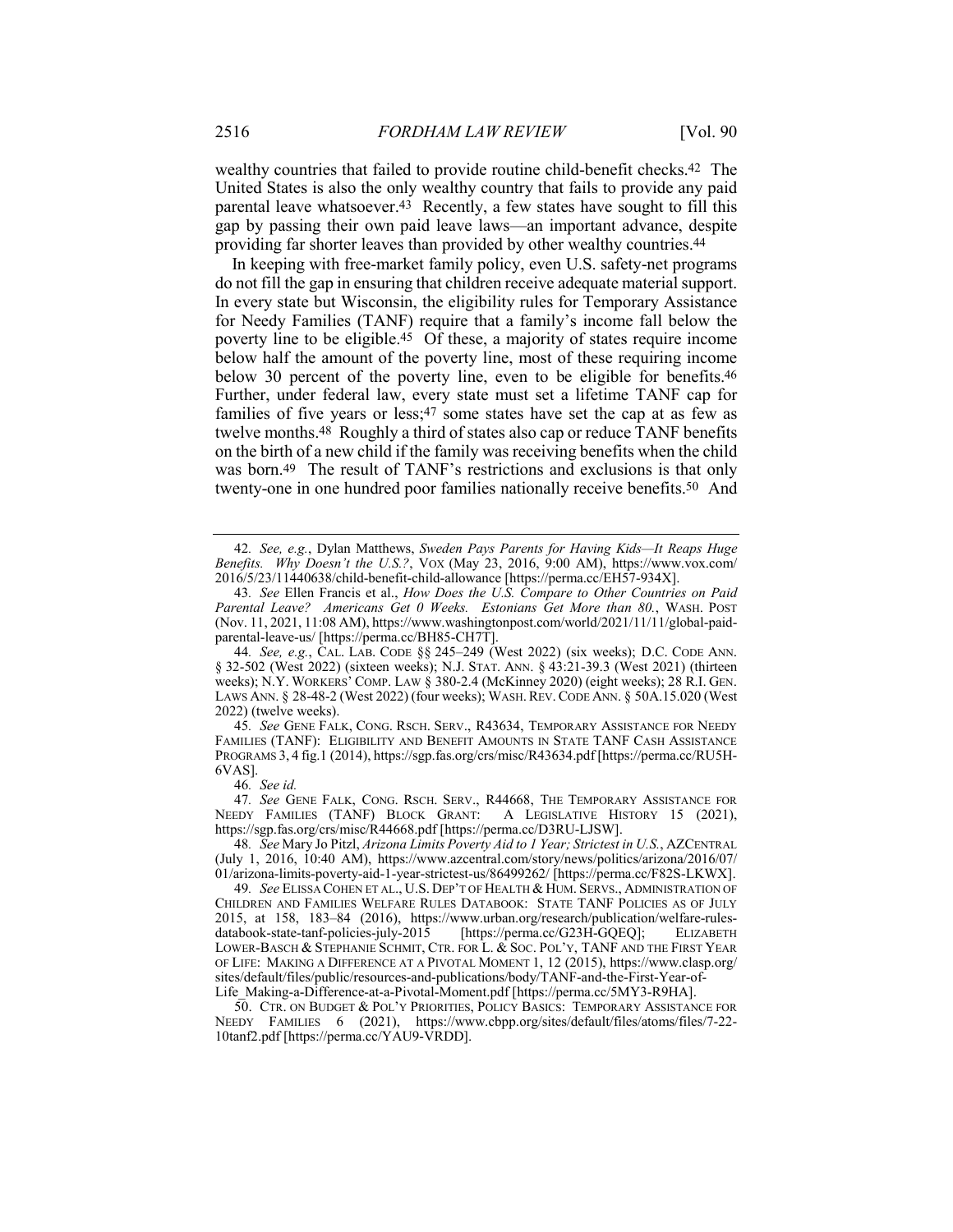the few families declared eligible for benefits will receive little help: in two-thirds of states, their benefits will not raise them to even a third of the poverty line.51 Moreover, despite the steep rise in rents across much of the country, the United States' housing subsidy programs are vastly underfunded and waiting lists are generally extremely long.52

Most of the minimal public support U.S. families receive comes in the form of tax benefits. Pre-pandemic, the Child Tax Credit gave most U.S. families a yearly tax credit of up to \$1000 (tax reform in 2017 temporarily raised this amount to \$2000 in exchange for elimination of the dependency exemption).53 Because it was not fully refundable, however, the lowest-earning families—including 27 million children—could not get the full benefit of the credit.<sup>54</sup> The Earned Income Tax Credit, while specifically aimed at low-income families, is geared toward incentivizing work rather than toward ensuring children's support. Low-income families in which a parent works accordingly receive a refundable tax credit that pays out at most the amount at which a minimum-wage worker would earn in a year, and the credit then provides a decreasing subsidy as the worker earns more above that amount.55 But the program does not provide any benefits to the poorest American children whose parents do not have earned income.56

Free-market family policy stands in stark contrast to the model of the government's relationship to families that most other wealthy, industrialized countries have adopted, which I will call "pro-family policy." Pro-family policy considers the market to be an important tool for ensuring that families get the resources they need to thrive, but it does not expect that the market on its own can give families the economic security they need to do their best.57 It therefore supplements private funding with a stream of public

53*. See* 26 U.S.C. § 24(h)(2).

<sup>51</sup>*. See* Lower-Basch & Schmit, *supra* note 49, at 6.

<sup>52.</sup> *See* NAT'L LOW INCOME HOUS. COAL., THE LONG WAIT FOR A HOME (2016), os://nlihc.org/sites/default/files/HousingSpotlight 6-1.pdf [https://perma.cc/PP36https://nlihc.org/sites/default/files/HousingSpotlight\_6-1.pdf GXRQ]; *see also Policy Basics: Federal Rental Assistance*, CTR. ON BUDGET & POL'Y PRIORITIES (Jan. 11, 2022), https://www.cbpp.org/research/housing/federal-rental-assistance [https://perma.cc/H7VF-9PY8].

<sup>54</sup>*. See* Chuck Marr et al., *Congress Should Adopt American Families Plan's Permanent Expansions of Child Tax Credit and EITC, Make Additional Provisions Permanent*, CTR. ON BUDGET & POL'Y PRIORITIES (May 24, 2021), https://www.cbpp.org/research/federaltax/congress-should-adopt-american-families-plans-permanent-expansions-of-child

<sup>[</sup>https://perma.cc/NP9C-3V88]. Only \$1400 of the Child Tax Credit's temporary increase to \$2000 annually, passed in 2017, is fully refundable to parents with insufficient earnings to get the full benefit of the tax credit. *See id.*; GROVER (RUSS) WHITEHURST, ECON. STUD. AT BROOKINGS, WILL TAX REFORM PROVIDE MORE SUPPORT FOR CHILDREN AND THEIR FAMILIES? FOLLOW THE MONEY (2017), https://www.brookings.edu/wp-content/uploads/2017/10/ follow-the-money-report1.pdf [https://perma.cc/TP4K-TD7W].

<sup>55</sup>*. See* 26 U.S.C. § 32; INTERNAL REVENUE SERV., DEP'T OF THE TREASURY, TAX GUIDE 2021: For INDIVIDUALS 104–08 (2021). https://www.irs.gov/pub/irs-pdf/p17.pdf FOR INDIVIDUALS 104-08 (2021), https://www.irs.gov/pub/irs-pdf/p17.pdf [https://perma.cc/8CS9-EYP8]; CTR. ON BUDGET & POL'Y PRIORITIES, POLICY BASICS: THE EARNED INCOME TAX CREDIT 4 (2018), https://www.cbpp.org/sites/default/files/atoms/files/ policybasics-eitc.pdf [https://perma.cc/N3VJ-ABAZ].

<sup>56</sup>*. See* 26 U.S.C. § 32; WHITEHURST, *supra* note 54, at 5.

<sup>57</sup>*. See* EICHNER, *supra* note 1, at 20–23.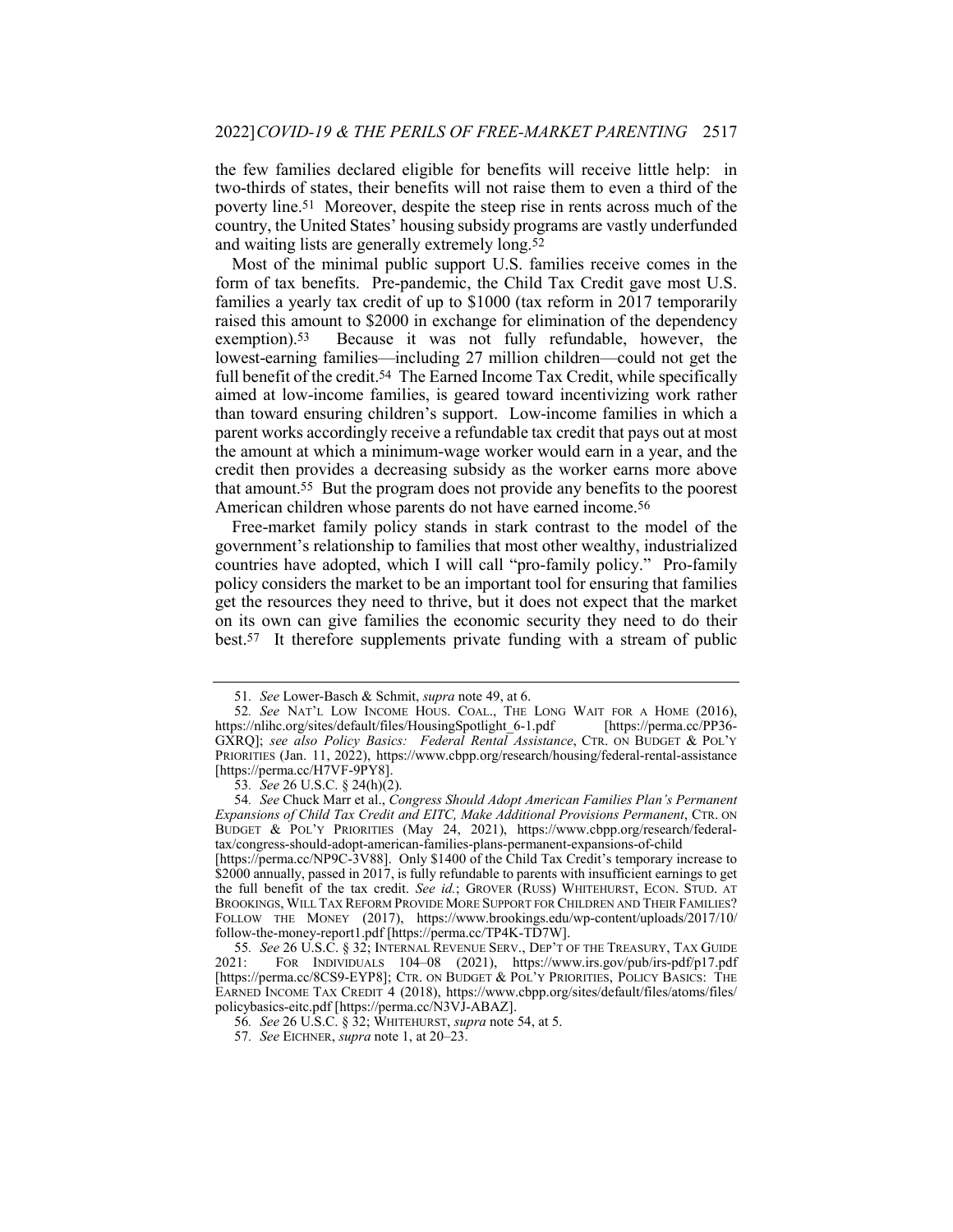funding to families.<sup>58</sup> The idea is to construct systems that ensure families get what they need *before* any damage is done to vulnerable people, like children. Accordingly, long before the pandemic, pro-family policy countries delivered monthly or quarterly child-benefit checks to families with young children.59 These benefits are intended to make sure that children's material needs are consistently met, accounting for the fact that parents' market earnings can sometimes be inconsistent and inadequate.<sup>60</sup> This stream of public funding is meant to ensure that all children have a "floor" of economic support even when parents hit hard economic times; at other times, the "ceiling" of children's economic support is increased beyond what their parents alone could pay.61

The distinctions I make between free-market and pro-family policy are between ideal types; no country is a perfect exemplar of either of these policies. However, the United States is certainly the country with policies that most closely resemble the free-market ideal, although somewhat less so if the temporary measures taken during the pandemic are considered. Meanwhile, Finland is one of the countries that comes closest to the pro-family ideal. Finnish parents receive a government check each month following the birth of their first child and slightly more for each additional child (so that the total check for a family with two kids is more than double the check for a family with just one child).62 Further, Finland has other programs that give parents cash.63 The government gives families about a year's publicly paid parental leave that can be split between parents, paid at about two-thirds of their usual salary.64 Families who need still more financial help can fall back on Finland's safety-net programs, which include a generous housing subsidy.65

Figure 1 below demonstrates the difference between pro-family and free-market policies on public spending for children in graphic detail.

62*. Amount and Payment of the Child Benefit*, KELA, https://www.kela.fi/web/en/childbenefit-amount-and-payment [https://perma.cc/HCV7-UDGN] (last visited Apr. 2, 2022).

64. Finland offers three types of parental subsidies for new parents that can be cumulatively combined. KELA, FAMILIES WITH CHILDREN 8–13 (2021), https://www.kela.fi/documents/12099/37345256/Families-with-children-brochure-Kela.pdf [https://perma.cc/2ZSD-Y98Z]. Maternity allowance is available up to eight weeks before the expected due date and lasts until the child is three months old. *Id.* Parental allowance becomes available when the child is three months old and can be collected for approximately six months (158 weekdays). *Id.* Fathers receive paternity allowance for a total of nine weeks throughout the first two years of the child's life. *Id.*

65*. Id.* at 4 ("Other Kela benefits that may be relevant to families include housing benefits, financial aid for students, benefits for conscripts, unemployment benefits, and benefits related to sickness and incapacity."). Finland offers a general housing allowance, covering up to 80 percent of housing costs for low-income families. *See* KELA, GENERAL HOUSING ALLOWANCE: BRIEFLY AND IN PLAIN LANGUAGE 9–14 (2021), https://www.kela.fi/documents/12099/ 37345190/General-housing-allowance-brochure-Kela.pdf/3bb1dcb3-abc8-4ae8-b651 fe0422ea6dbf [https://perma.cc/R2UA-36XE].

<sup>58</sup>*. See id.*

<sup>59</sup>*. Id.*

<sup>60</sup>*. Id.* at 20–21.

<sup>61</sup>*. Id.*

<sup>63</sup>*. See id.*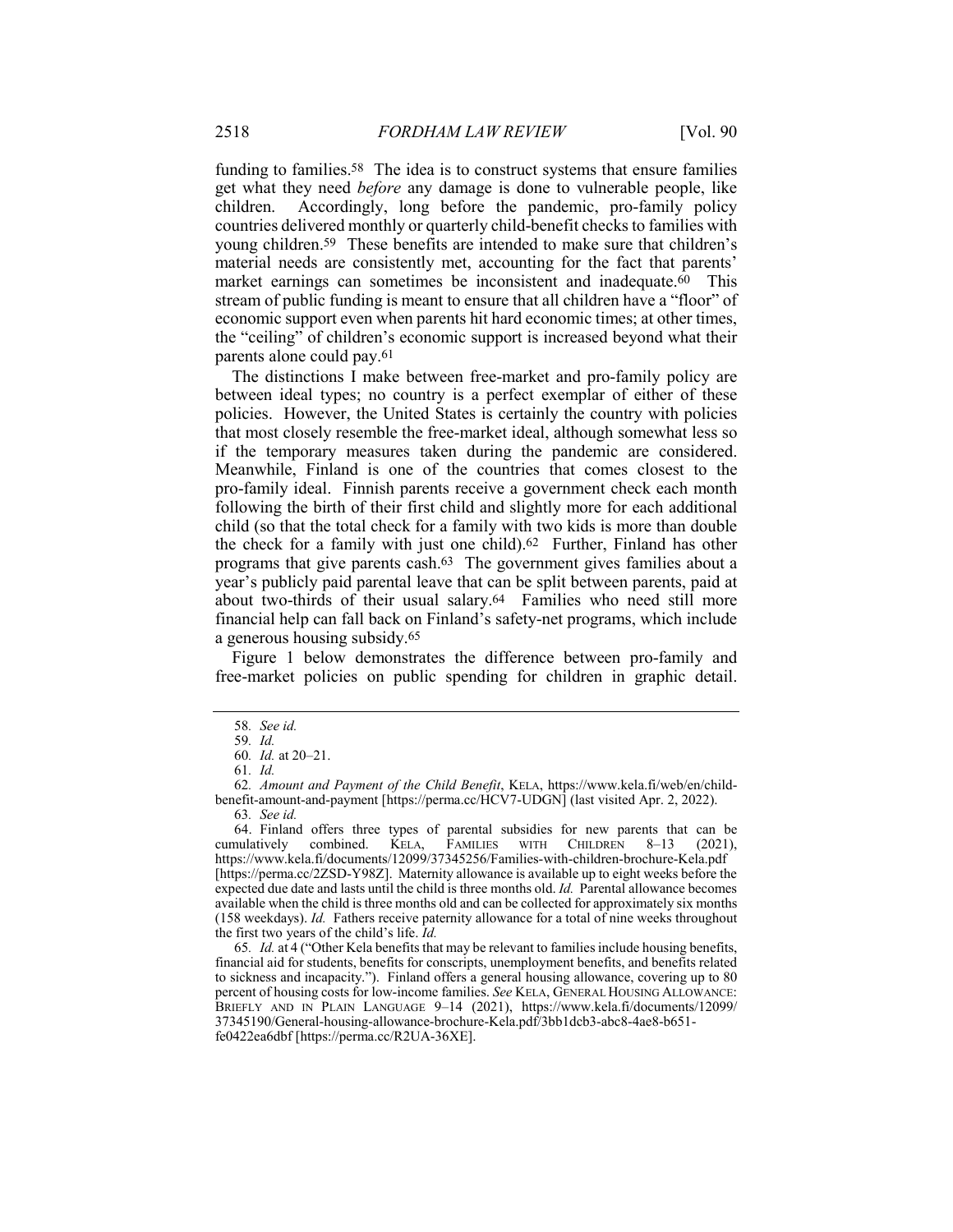Overall, the average level of Finland's public spending on family benefits per child between the ages of zero and five in 2015—including spending on family programs like parental leave, child benefits, daycare, and tax expenditures—clustered somewhere around \$10,000 per year, calculated in purchasing power parity (PPP) adjusted dollars.66 Most of that amount was for cash benefits in the first year, transitioning to large amounts spent for childcare after that.67 In contrast, the average level of U.S. public spending per child—much of it from tax breaks—was far lower.68 U.S. public spending bumped up a little when kids reach ages three and four because of the limited amount of public funds spent on childcare programs like Head Start and prekindergarten at these ages.<sup>69</sup> It bumped up still more when children reach kindergarten at age five because our public spending on education kicks in.70 But by that age, it is often too late for kids to make up for what they did not get in earlier years.

*Figure 1*: 2015 Public Spending on Children by Age (Finland and the United States)71



<sup>66.</sup> Many thanks to Fernando Filgueira for his insights here and in the next paragraphs. *See* MERIKE BLOFIELD & FERNANDO FILGUEIRA, FATHERS, FAMILIES, AND THE STATE IN THE WESTERN WORLD: SOCIAL TRANSFORMATION AND POLITICAL RESPONSES (forthcoming); *see also* GØSTA ESPING-ANDERSEN ET AL., WHY WE NEED A NEW WELFARE STATE 51 (2002); Merike Blofield et al., *The Pluralization of Families*, *in* 3 INT'L PANEL ON SOC. PROGRESS, RETHINKING SOCIETY FOR THE 21ST CENTURY: REPORT OF THE INTERNATIONAL PANEL ON SOCIAL PROGRESS 677 (2018).

<sup>67.</sup> See PF1.6 Public Spending by Age of Children, ORG. FOR ECON. COOP. & DEV. (2015), https://www.oecd.org/els/family/database.htm [https://perma.cc/55AR-XB98].

<sup>68</sup>*. See id.*

<sup>69</sup>*. See id.*

<sup>70</sup>*. See id.*

<sup>71.</sup> The graphs use the 2017 "PF1.6 Public spending by age of children" dataset from the Organisation for Economic Co-operation and Development family database. *Id.* Spending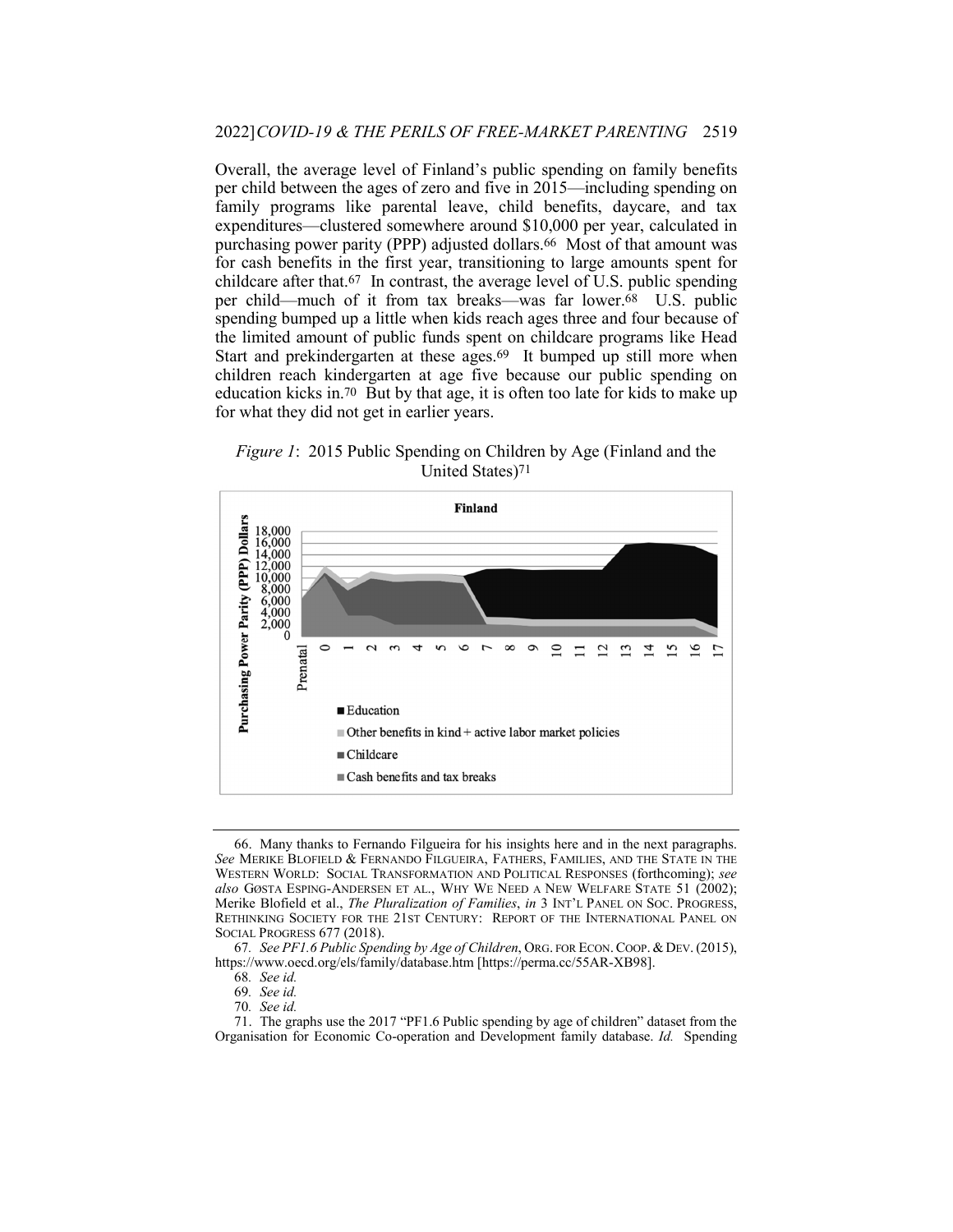

Americans do not pay any less to support their well-being than do citizens of other countries. In fact, overall, Americans spend significantly *more* on overall well-being than people in most countries when both public and private spending, as well as spending on health care, are factored in.72 Americans just spend most of this money privately as consumers—paying it directly to doctors, hospitals, preschools, colleges, and private pension plans.73 In contrast, citizens of countries with bigger public programs pay more taxes to the government, which then spends it directly on goods and services or through child-benefit checks.74

## III. WHY U.S. FREE-MARKET FAMILY POLICY FAILED TO MEET CHILDREN'S NEEDS EVEN BEFORE THE PANDEMIC

Free-market family policy leaves parents subject to market forces when it comes to ensuring that children get the material support they need to do their

includes tax breaks for families with children; cash transfers (child benefits); paid maternity, paternity, and parental leaves; daycare and prekindergarten; and education.

<sup>72</sup>*. See* GØSTA ESPING-ANDERSEN, THE INCOMPLETE REVOLUTION: ADAPTING TO WOMEN'S NEW ROLES 105, 108–09 (2009); *Social Expenditure—Aggregated Data*, ORG. FOR ECON. COOP. & DEV., https://stats.oecd.org/Index.aspx?DataSetCode=SOCX\_AGG [https://perma.cc/532S-85VZ] (last visited Apr. 2, 2022).

<sup>73</sup>*. See Social Expenditure—Aggregated Data*, *supra* note 72.

<sup>74.</sup> In fact, when private spending and public spending on social welfare goods in the United States are added together, the total (29.6 percent of U.S. gross domestic product (GDP) in 2017) was significantly higher than what most other countries spend. *See id.* Meanwhile, Finland spent 24.5 percent of its GDP on well-being, and Denmark spent 25.2 percent of its GDP on the same. *See id.* Recognizing that welfare states must be characterized not only by how much is spent publicly, but also in terms of private spending on welfare goods, was a key insight of Gøsta Esping-Andersen's groundbreaking work. *See* ESPING-ANDERSEN, *supra* note 39, at 103–04; ESPING-ANDERSEN, *supra* note 72, at 108–09.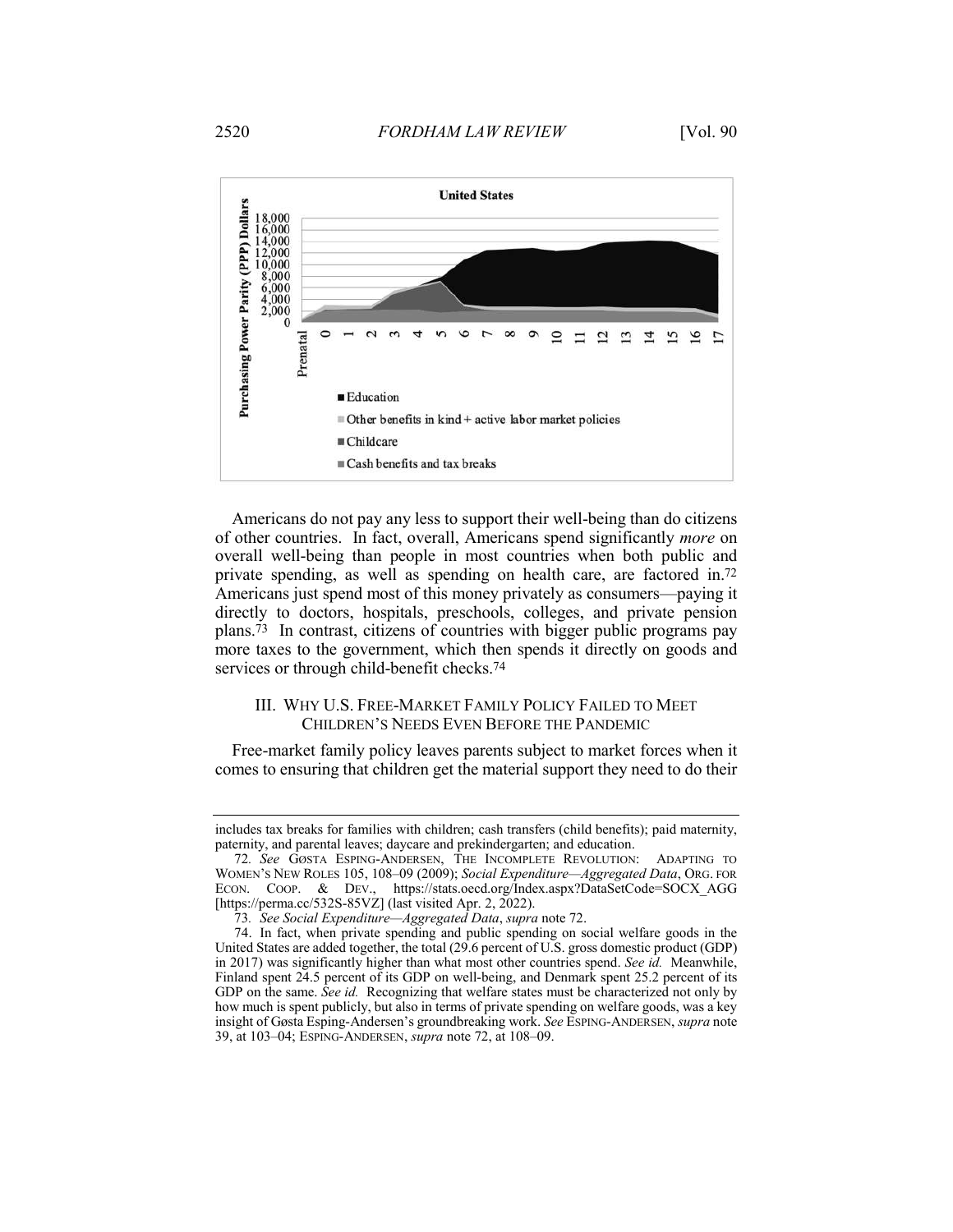best. It should be no surprise then that, during the pandemic, the significant market dislocations threatened devastation to children. Yet, as this next section shows, well before the pandemic (beginning in the 1970s and continuing through later decades) two macroeconomic changes—in the form of dramatic rises in economic inequality and insecurity—occurred. These changes made it difficult, and in many cases impossible, for U.S. parents to meet their children's needs privately.

# *A. America's Skyrocketing Economic Inequality*

Between 1973 and 2015, even as earnings among the top fifth of workers skyrocketed, the hourly wages of the two-thirds of men without college degrees dropped 18 percent in real dollars.75 Further, the drop in the real value of the minimum wage during these decades and the large increase in the number of low-wage service jobs in the U.S. economy mean that far more jobs do not pay nearly enough to support a family. Almost a third of those in the workforce today make less than \$12 an hour, and few in these low-wage jobs receive benefits.76 Many of these workers have children, and no matter how hard or long they work, they simply will not earn enough to get their kids what they need to do their best.77

To be sure, real household income grew even in the bottom fifth of households during these decades.78 Yet this growth toward the bottom of the economic ladder largely came from two factors. First, women's hours of paid work increased considerably during this time, resulting in families working many more hours than they did in the past.<sup>79</sup> Second, Medicare and Social Security benefits rose for middle- and low-income senior citizens.80

<sup>75</sup>*. See* Ariel Binder & John Bound, *The Declining Labor Market Prospects of Less-Educated Men*, J. ECON. PERSPS., Spring 2019, at 163, https://www.ncbi.nlm.nih.gov/ pmc/articles/PMC7745920/ [https://perma.cc/AKX9-MX3J] (wages for men ages 25–54).

<sup>76</sup>*. See* ECON. POL'Y INST. & OXFAM AM., FEW REWARDS: AN AGENDA TO GIVE AMERICA'S WORKING POOR A RAISE 4–5, 12 (2016), https://s3.amazonaws.com/oxfamus/www/static/media/files/Few\_Rewards\_Report\_2016\_web.pdf [https://perma.cc/MH67- HCHW].

<sup>77</sup>*. See Why the U.S. Needs a \$15 Minimum Wage: How the Raise the Wage Act Would Benefit U.S. Workers and Their Families*, ECON. POL'Y INST. (Jan. 26, 2021), https://www.epi.org/publication/why-america-needs-a-15-minimum-wage/ [https://perma.cc/ VCV5-QXMA] ("More than a quarter (28%) [of minimum wage] workers have children. . . . Today, in all areas across the United States, a single adult without children needs at least \$31,200—what a full-time worker making \$15 an hour earns annually—to achieve a modest but adequate standard of living.").

<sup>78</sup>*. See* JACOB S. HACKER & PAUL PIERSON, WINNER-TAKE-ALL POLITICS: HOW WASHINGTON MADE THE RICH RICHER—AND TURNED ITS BACK ON THE MIDDLE CLASS 21–25 (2010); *see also* Edward N. Wolff, *Household Wealth Trends in the United States, 1962 to 2016: Has Middle Class Wealth Recovered?* 13 (Nat'l Bureau of Econ. Rsch., Working Paper No. 24,085, 2017), https://www.nber.org/system/files/working\_papers/w24085/w24085.pdf [https://perma.cc/SN8S-7CLR].

<sup>79.</sup> This was a key finding of Elizabeth Warren's best seller, *The Two-Income Trap*. ELIZABETH WARREN & AMELIA WARREN TYAGI, THE TWO-INCOME TRAP: WHY MIDDLE-CLASS PARENTS ARE GOING BROKE (2003); *see also* LAWRENCE MISHEL ET AL., THE STATE OF WORKING AMERICA 36–38, 123–26 (12th ed. 2012).

<sup>80.</sup> MISHEL ET AL., *supra* note 79, at 123–26.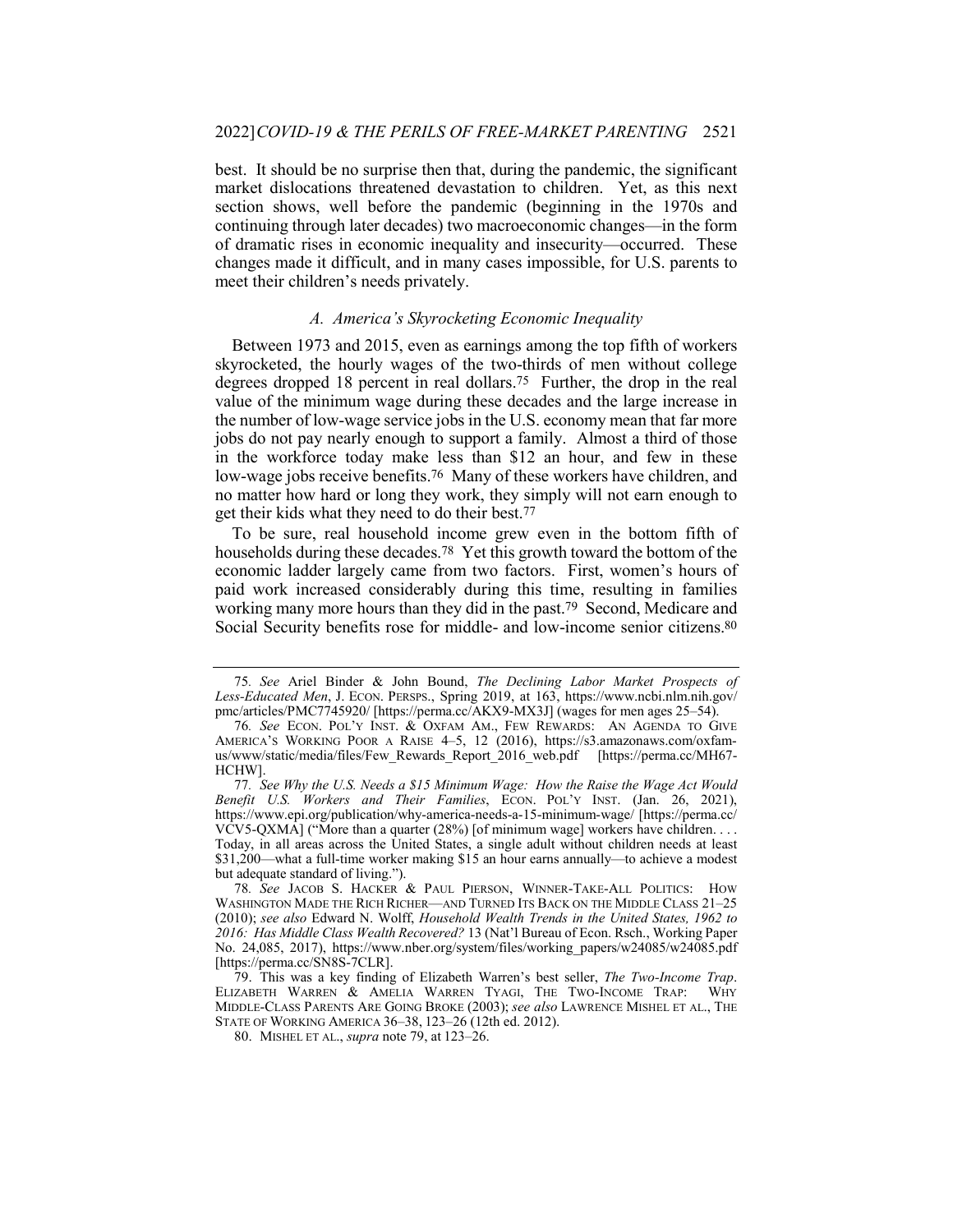Neither of these shifts, though, is much help for families raising children. At least one parent almost always must cut back on paid work when a child is born, which decreases the extra cash a second working parent provides. And insofar as both parents remain in paid jobs, the family will generally have to pay the high cost of daycare.81 Further, very few of these families will benefit from the increased Medicare and Social Security benefits of the past few decades since they are usually paid to families further along in life than families with young children.82

Disparities in families' wealth have also mushroomed in the last five decades. Today, families in just the top 1 percent hold roughly twice as much wealth as those in the entire bottom 90 percent.<sup>83</sup> To make matters worse, the drop in net worth of households headed by adults younger than thirty-five—the families most likely to have young kids—has been particularly steep. In 1984, the median net worth of these younger households was \$11,500; in 2009, it was \$3500.84 Some of this drop comes from the decreased real wages for men without college degrees and for employees in entry-level jobs.85 The ballooning of two types of costs in recent decades—housing and college86—also plays a major role in the drop in net worth. Buying or renting a house and attending college are milestones in life that are often associated with responsible adulthood. Attaining them, however, is far more expensive than in the past and often depletes families'

<sup>81</sup>*. See* LYNDA LAUGHLIN, U.S. CENSUS BUREAU, MATERNITY LEAVE AND EMPLOYMENT PATTERNS OF FIRST-TIME MOTHERS: 1961–2008, at 19 (2011), https://www2.census.gov/ library/publications/2011/demo/p70-128.pdf [https://perma.cc/2VS5-SWBC]; WARREN & TYAGI, *supra* note 79, at 38–39.

<sup>82.</sup> Medicare generally provides benefits only to those who are sixty-five years old or older. *See* MEDICARE, SOC. SEC. ADMIN. (2022), https://www.ssa.gov/pubs/EN-05-10043.pdf [https://perma.cc/2KBR-E4BA]. Social Security generally provides benefits only to those who are sixty-two years old or older. *See* RETIREMENT BENEFITS, SOC. SEC. ADMIN. (2022), https://www.ssa.gov/pubs/EN-05-10035.pdf [https://perma.cc/Y6JY-NAH9]. The average age of first-time mothers is twenty-six, and the average age of first-time fathers is thirty-one. *See* Quoctrung Bui & Claire Cain Miller, *The Age That Women Have Babies: How a Gap Divides America*, N.Y. TIMES (Aug. 4, 2018), https://www.nytimes.com/interactive/ 2018/08/04/upshot/up-birth-age-gap.html [https://perma.cc/9VKU-DDBB].

<sup>83</sup>*. See* Wolff, *supra* note 78, at 9; *see also* CONG. BUDGET OFF., TRENDS IN FAMILY WEALTH, 1987 TO 2013, at 1 (2016), https://www.cbo.gov/sites/default/files/114th-congress-2015-2016/reports/51846-familywealth.pdf [https://perma.cc/Q8KB-HPRM]; Jesse Bricker et al., *Changes in U.S. Family Finances from 2013 to 2016: Evidence from the Survey of Consumer Finances*, 103 FED. RSRV. BULL. 1, 10 (2017), https://www.federalreserve.gov/ publications/files/scf17.pdf [https://perma.cc/MF8R-MJ7J].

<sup>84.</sup> *See* RICHARD FRY ET AL., PEW RSCH. CTR., THE OLD PROSPER RELATIVE TO THE YOUNG: THE RISING AGE GAP IN ECONOMIC WELL-BEING 1 (2011), http:// THE RISING AGE GAP IN ECONOMIC WELL-BEING 1 (2011), http:// www.pewresearch.org/wp-content/uploads/sites/3/2011/11/WealthReportFINAL.pdf [https://perma.cc/4AHH-ZVRM] (2010 dollars).

<sup>85</sup>*. See* DAVID AUTOR & MELANIE WASSERMAN, THIRD WAY, WAYWARD SONS: THE EMERGING GENDER GAP IN LABOR MARKETS AND EDUCATION 12 fig.2 (2013), https://economics.mit.edu/files/8754 [https://perma.cc/Z8PF-Y8FL]; MISHEL ET AL., *supra* note 79.

<sup>86</sup>*. See* FRY ET AL., *supra* note 84, at 2.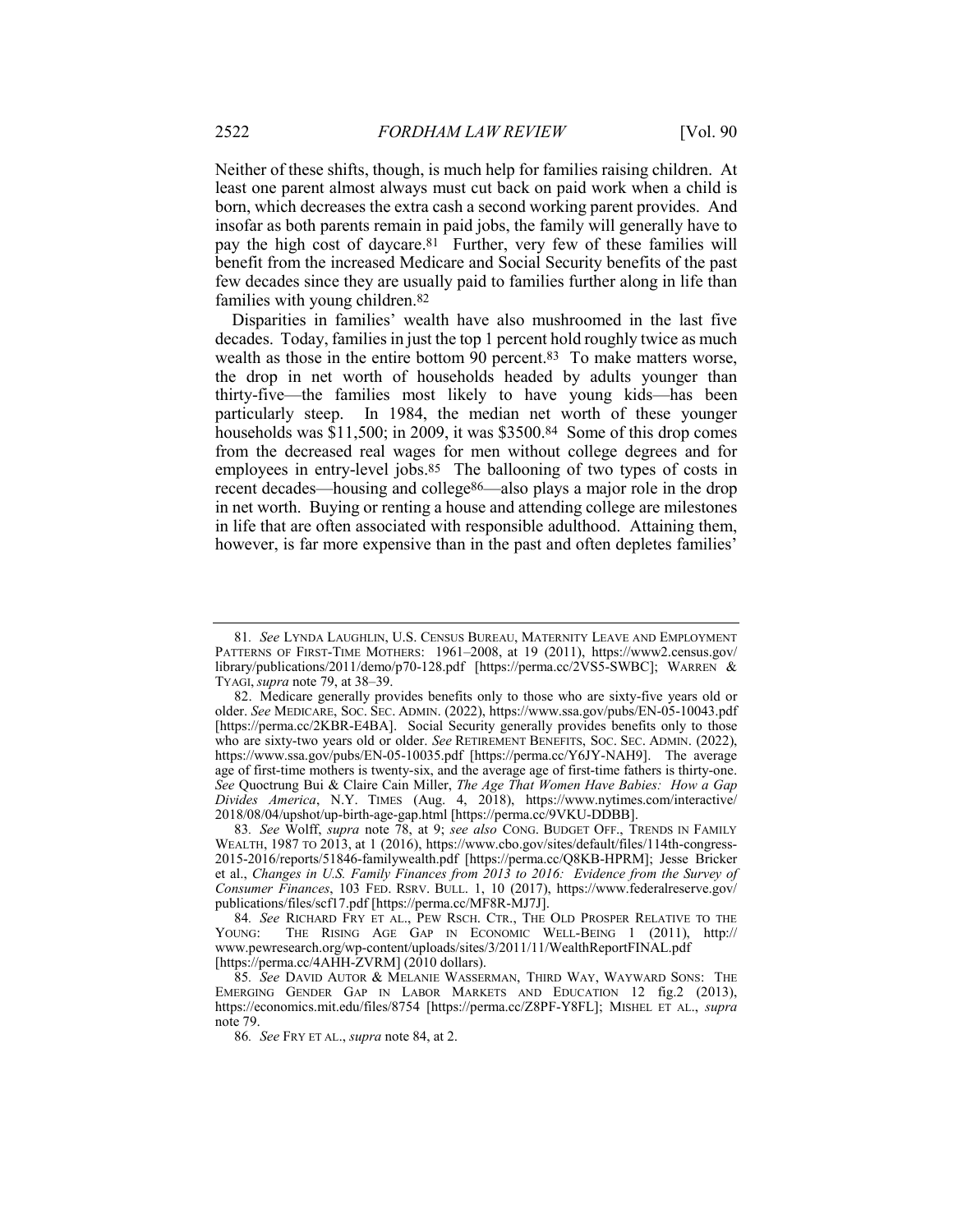assets for two decades or longer, a period during which most will have young kids they must also support.87

This decrease in wealth, even before the pandemic, makes it tough to impossible for most young families to get their children off to a good start. The \$3500 in wealth that the average young household has is often tied up in a house or a car. But, even if it were liquid and available, it would be almost completely depleted by the \$3400 average out-of-pocket fees that hospitals charge for a baby's delivery—and that's the cost for parents with health insurance.88 That means most parents will have to scramble even to buy basics like diapers, formula, and baby food.

The economic situation is even tougher for Black and Hispanic families. The income gap between the median Black and white household has lingered at about 60 percent for decades.89 That is partly because—for workers at every level of education and during both boom and bust economies unemployment rates have remained roughly two times higher for Black workers than for white workers since 1970.90 And, even when Black workers find jobs, they are paid far less than white workers because fewer Black parents can afford the high cost of college (publicly paid in most other countries) and because of the United States' persistent racism.91 The median

<sup>87</sup>*. See id.* at 4 (describing how housing costs diminish younger households' wealth); ROBERT HILTONSMITH, DEMOS, AT WHAT COST?: HOW STUDENT DEBT REDUCES LIFETIME WEALTH 10 (2013), https://www.demos.org/sites/default/files/publications/AtWhatCost.pdf [https://perma.cc/JB44-JZJT] (finding that student loan debt reduces lifetime net assets by \$207,690 on average).

<sup>88.</sup> EUGENE R. DECLERCQ ET AL., CHILDBIRTH CONNECTION, LISTENING TO MOTHERS III: NEW MOTHERS SPEAK OUT 46 (2013), https://www.nationalpartnership.org/ourwork/resources/health-care/maternity/listening-to-mothers-iii-new-mothers-speak-out-2013.pdf [https://perma.cc/EJ6W-TWVA].

<sup>89</sup>*. See* MARY C. DALY ET AL., FED. RSRV. BANK OF S.F., DISAPPOINTING FACTS ABOUT THE BLACK-WHITE WAGE GAP 2–3 (2017), https://www.frbsf.org/economic-research/files/ el2017-26.pdf [https://perma.cc/LP4S-Y3VW]*; see also* Valerie Wilson, *Racial Disparities in Income and Poverty Remain Largely Unchanged amid Strong Income Growth in 2019*, ECON. POL'Y INST. (Sept. 16, 2020, 10:49 AM), https://www.epi.org/blog/racial-disparities-inincome-and-poverty-remain-largely-unchanged-amid-strong-income-growth-in-2019/ [https://perma.cc/NJ33-K5KL] (showing that, in 2019, the median Black household earned 61 percent of what the median white household earned)*.*

<sup>90.</sup> Robert W. Fairlie & William A. Sundstrom, *The Emergence, Persistence, and Recent Widening of the Racial Unemployment Gap*, 52 INDUS. & LAB. RELS. REV. 252, 255 (1999); Drew Desilver, *Black Unemployment Rate Is Consistently Twice That of Whites*, PEW RSCH. CTR. (Aug. 21, 2013), https://www.pewresearch.org/fact-tank/2013/08/21/through-goodtimes-and-bad-black-unemployment-is-consistently-double-that-of-whites/ [https://perma.cc/SZ8U-6B48].

<sup>91</sup>*. See* DALY ET AL., *supra* note 89, at 3; VALERIE WILSON & WILLIAM M. RODGERS III, ECON. POL'Y INST., BLACK-WHITE WAGE GAPS EXPAND WITH RISING WAGE INEQUALITY 3 (2016), https://files.epi.org/pdf/101972.pdf [https://perma.cc/696S-W4NG]; Tomaz Cajner et al., *Racial Gaps in Labor Market Outcomes in the Last Four Decades and over the Business Cycle* 23 (Fed. Rsrv. Bd. Fin. & Econ. Discussion Ser. 2017-071, 2017), https://www.federalreserve.gov/econres/feds/files/2017071pap.pdf [https://perma.cc/9NJ8- BHD8]; *see also* Marianne Bertrand & Sendhil Mullainathan, *Are Emily and Greg More Employable than Lakisha and Jamal?: A Field Experiment on Labor Market Discrimination*, 94 AM. ECON. REV. 991, 1011 (2004); Valerie Wilson, *Black Unemployment Is Significantly Higher than White Unemployment Regardless of Educational Attainment*, ECON. POL'Y INST.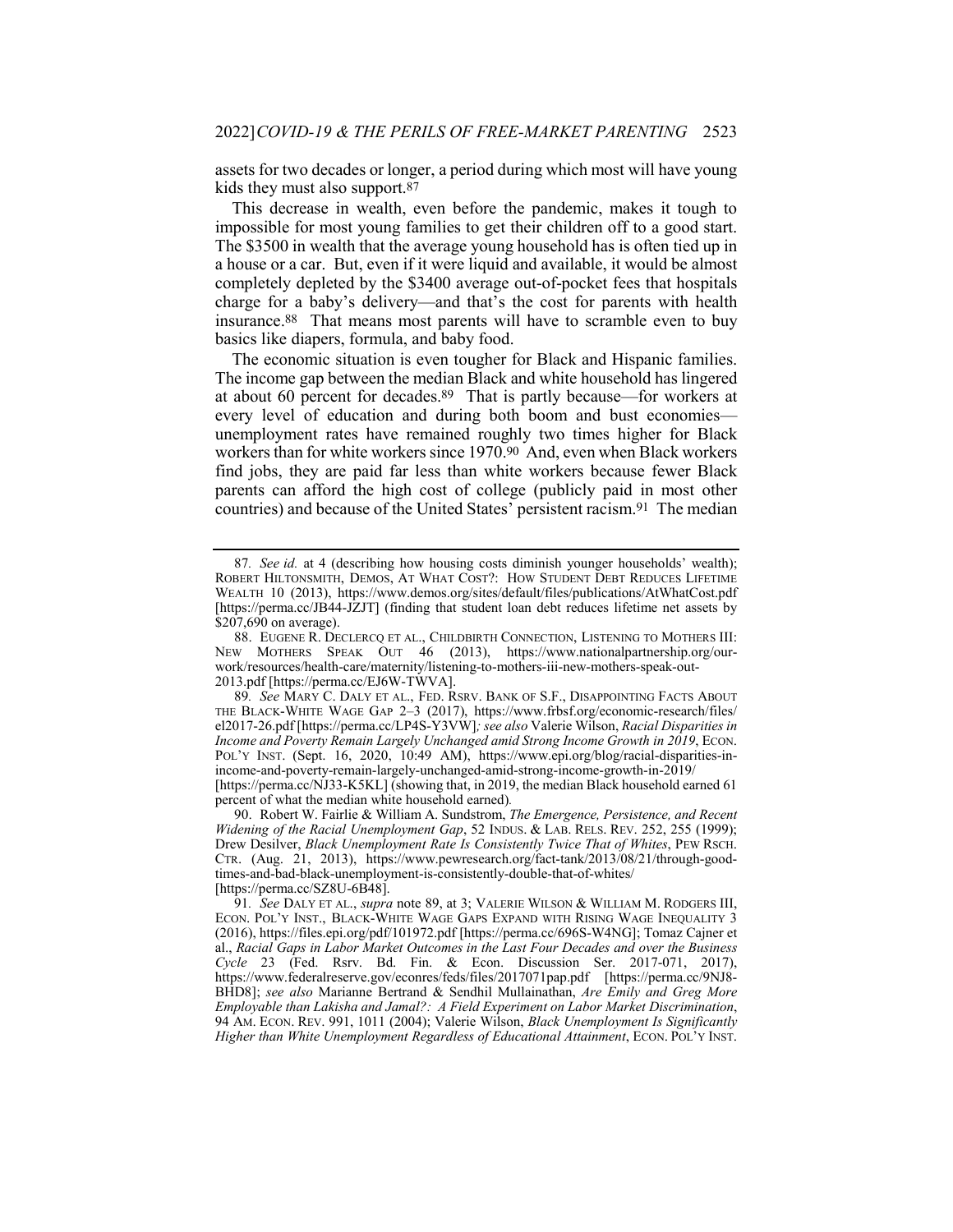Hispanic household, meanwhile, earns only 74 percent of what the median white household earns.92

Families headed by single mothers must also deal with the gender wage gap. Women, as a group, make 82 cents for every dollar men make.93 For Black women, that figure drops to 62 cents.94 While Finland increases child-benefit checks for single-parent families to ensure that they can dependably support their children,95 such subsidies are anathema to U.S. free-market family policy.

#### *B. Economic Insecurity*

The other economic trend undercutting parents' ability to provide for their children is the steep rise in economic insecurity in the past five decades. Much of this increased insecurity comes from private companies offloading risks they once assumed onto American workers and their families.96 Employers who need work done are more likely to hire temporary employees or independent contractors than in the past, and they are more likely to lay workers off when business is slow, leading to fewer workers having steady, full-time jobs with benefits.<sup>97</sup> Employers also moved to scheduling systems that shift employee staffing based on customer demand, which maximize employer profits at the cost of erratic paychecks for employees.98 Companies are also less likely to provide health insurance than in the past, and when they do, they are more likely to pass on more costs.99 The result is that one serious

96*. See generally* JACOB HACKER, THE GREAT RISK SHIFT: THE ASSAULT ON AMERICAN JOBS, FAMILIES, HEALTH CARE, AND RETIREMENT AND HOW YOU CAN FIGHT BACK (2006).

97*. See id.* at 68–69, 71; *see also* JONATHAN MORDUCH & RACHEL SCHNEIDER, U.S. FIN. DIARIES, SPIKES AND DIPS: HOW INCOME UNCERTAINTY AFFECTS HOUSEHOLDS 3 (2013), https://static1.squarespace.com/static/53d008ede4b0833aa2ab2eb9/t/53d6e12ae4b0907fe7be<br>df6f/1410469662568/issue1-spikes.pdf [https://perma.cc/363J-5PTK]; U.S. Gov't df6f/1410469662568/issue1-spikes.pdf ACCOUNTABILITY OFF., CONTINGENT WORKFORCE: SIZE, CHARACTERISTICS, EARNINGS AND BENEFITS 15–16 (2015), https://www.gao.gov/assets/670/669899.pdf [https://perma.cc/ TFW9-X6MC]; Lawrence Katz & Alan B. Krueger, *The Rise and Nature of Alternative Work Arrangements in the United States, 1995–2015* (Nat'l Bureau of Econ. Rsch., Working Paper No. 22,667, 2016), https://www.nber.org/system/files/working\_papers/w22667/w22667.pdf [https://perma.cc/Z4WN-7VM6]; Press Release, NPR, Contract Jobs Are the New Normal: NPR/Marist Poll (Jan. 22, 2017), https://www.npr.org/about-npr/579672112/contract-jobsare-the-new-normal-npr-marist-poll [https://perma.cc/G62K-BV9P].

98*. See* LONNIE GOLDEN, ECON. POL'Y INST., IRREGULAR WORK SCHEDULING AND ITS CONSEQUENCES 1 (2015), https://files.epi.org/pdf/82524.pdf [https://perma.cc/JPK7-N2WT]; MORDUCH & SCHNEIDER, *supra* note 97, at 3.

99*. See* GARY CLAXTON ET AL., HENRY J. KAISER FAM. FOUND. & HEALTH RSCH. & EDUC. TR., EMPLOYER HEALTH BENEFITS: 2017 ANNUAL SURVEY 8, 106 (2017), https://files.kff.org/ attachment/Report-Employer-Health-Benefits-Annual-Survey-2017 [https://perma.cc/ 3WRX-RTSL]; MISHEL ET AL., *supra* note 79, at 200 tbl.4.10; CATHY SCHOEN ET AL.,

<sup>(</sup>Dec. 17, 2015), https://www.epi.org/publication/black-unemployment-educationalattainment/ [https://perma.cc/TV9K-HL3U].

<sup>92</sup>*. See* Wilson, *supra* note 89.

<sup>93</sup>*. See* Robin Bleiweis, *Quick Facts About the Gender Wage Gap*, CTR. FOR AM. PROGRESS (Mar. 24, 2020), https://www.americanprogress.org/issues/women/reports/2020/ 03/24/482141/quick-facts-gender-wage-gap/ [https://perma.cc/JWT8-DAPU].

<sup>94</sup>*. Id.*

<sup>95</sup>*. See Amount and Payment of the Child Benefit*, *supra* note 62.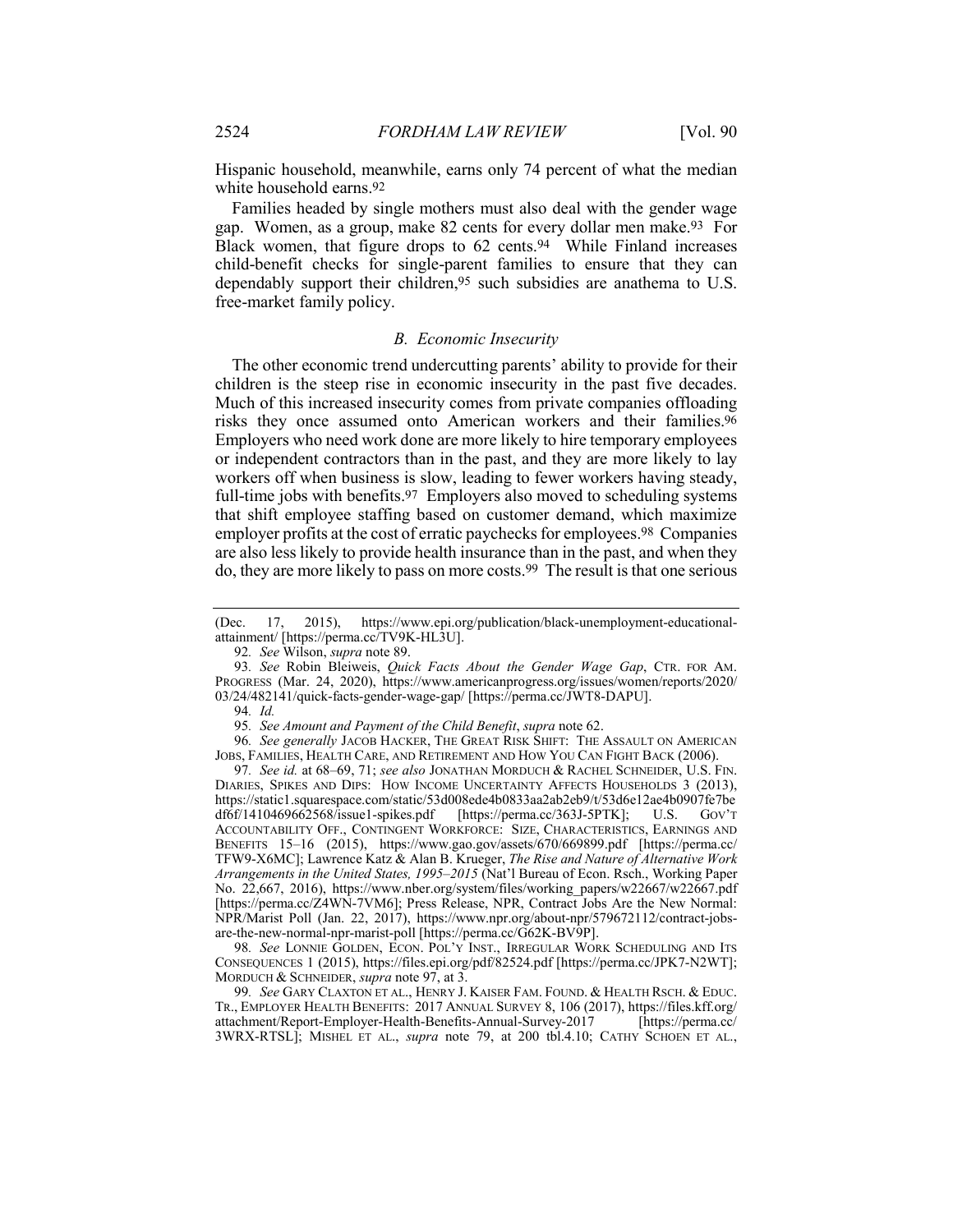illness or significant chronic medical condition can destroy a family's budget.100

Among all Americans, more than one-third—roughly 98 million people were officially poor for at least two months between 2009 and 2012.101 And many who do not fall below the poverty line are just one emergency away from that fate. In 2017, four in ten Americans reported that they would not be able to cover an unexpected expense of \$400.102 Even hourly workers with middle-class incomes commonly have shifts in income of 30 percent per month.103 Families of color bear the brunt of this insecurity: nearly two-thirds of Black families and half of Hispanic families live in a household with moderate or high levels of economic insecurity.104 These increases in inequality and insecurity mean that far fewer families can reliably support children on their own today than families could five decades ago.

## *C. The Effects of Free-Market Policy in the Unequal and Insecure Pre-Pandemic Economy*

Increases in inequality and insecurity meant that, even before the pandemic, far fewer U.S. children received the consistent material support they needed to do their best than did children who lived under pro-family policy. Comparing how many children got the resources they needed in each regime depends on exactly where we set the bar for the level of resources that children should receive. One reasonable place to set it is at the amount of

COMMONWEALTH FUND, STATE TRENDS IN THE COST OF EMPLOYER HEALTH INSURANCE COVERAGE, 2003–2013, at 4, 6 (2015), https://www.commonwealthfund.org/sites/default/ files/documents/ — media files publications issue brief 2015 jan 1798 schoen state tre nds\_2003\_2013.pdf [https://perma.cc/5HRK-EV4X].

<sup>100</sup>*. See* Melissa Jacoby & Mirya Holman, *Financial Fragility, Medical Problems and the Bankruptcy System*, *in* WORKING AND LIVING IN THE SHADOW OF ECONOMIC FRAGILITY 53, 56– 61 (Marion Crain & Michael Sherraden eds., 2014).

<sup>101</sup>*. See* JONATHAN MORDUCH & RACHEL SCHNEIDER, THE FINANCIAL DIARIES: HOW AMERICAN FAMILIES COPE IN A WORLD OF UNCERTAINTY 159 (2017); *Dynamics of Economic Well-Being: Poverty, 2009–2012: Table 3: People in Poverty 2 or More Months by Selected Characteristics: 2009 to 2012*, U.S. CENSUS BUREAU (2012), https://www.census.gov/data/ tables/time-series/demo/income-poverty/poverty-dynamics-09-12.html [https://perma.cc/ 973Q-HYSL].

<sup>102</sup>*. See* FED. RSRV. BD., DIV. OF CONSUMER & CMTY. AFFS., REPORT ON THE ECONOMIC WELL-BEING OF U.S. HOUSEHOLDS IN 2017, at 21 (2018), https://www.federalreserve.gov/ publications/files/2017-report-economic-well-being-us-households-201805.pdf [https://perma.cc/FR9U-CJ8A].

<sup>103</sup>*. See* Patricia Cohen, *Steady Jobs, with Pay and Hours That Are Anything But*, N.Y. TIMES (May 31, 2017), https://www.nytimes.com/2017/05/31/business/economy/volatileincome-economy-jobs.html [https://perma.cc/G3A7-BLPG].

<sup>104</sup>*. See* ROBERT P. JONES ET AL., PUB. RELIGION RSCH. INST., ECONOMIC INSECURITY, RISING INEQUALITY, AND DOUBTS ABOUT THE FUTURE: FINDINGS FROM THE 2014 AMERICAN VALUES SURVEY 11 (2014), https://www.prri.org/wp-content/uploads/2014/09/PRRI-AVSwith-Transparancy-Edits.pdf [https://perma.cc/6PXZ-U57C]; *see also* JACOB HACKER ET AL.,<br>ECON. SEC. INDEX, ROCKEFELLER FOUND., STANDING ON SHAKY GROUND: ROCKEFELLER FOUND., STANDING ON SHAKY GROUND:<br>NCE WITH ECONOMIC INSECURITY 21–22 (2010), AMERICANS' EXPERIENCE WITH ECONOMIC INSECURITY 21–22 (2010), http://www.economicsecurityindex.org/upload/media/ESI%20report%20final\_12%2013.pdf [https://perma.cc/VN95-VMV8]; Jacob Hacker, *Understanding Economic Insecurity: The Downward Spiral of the Middle Class*, CMTYS. & BANKING, Fall 2011, at 25, 27.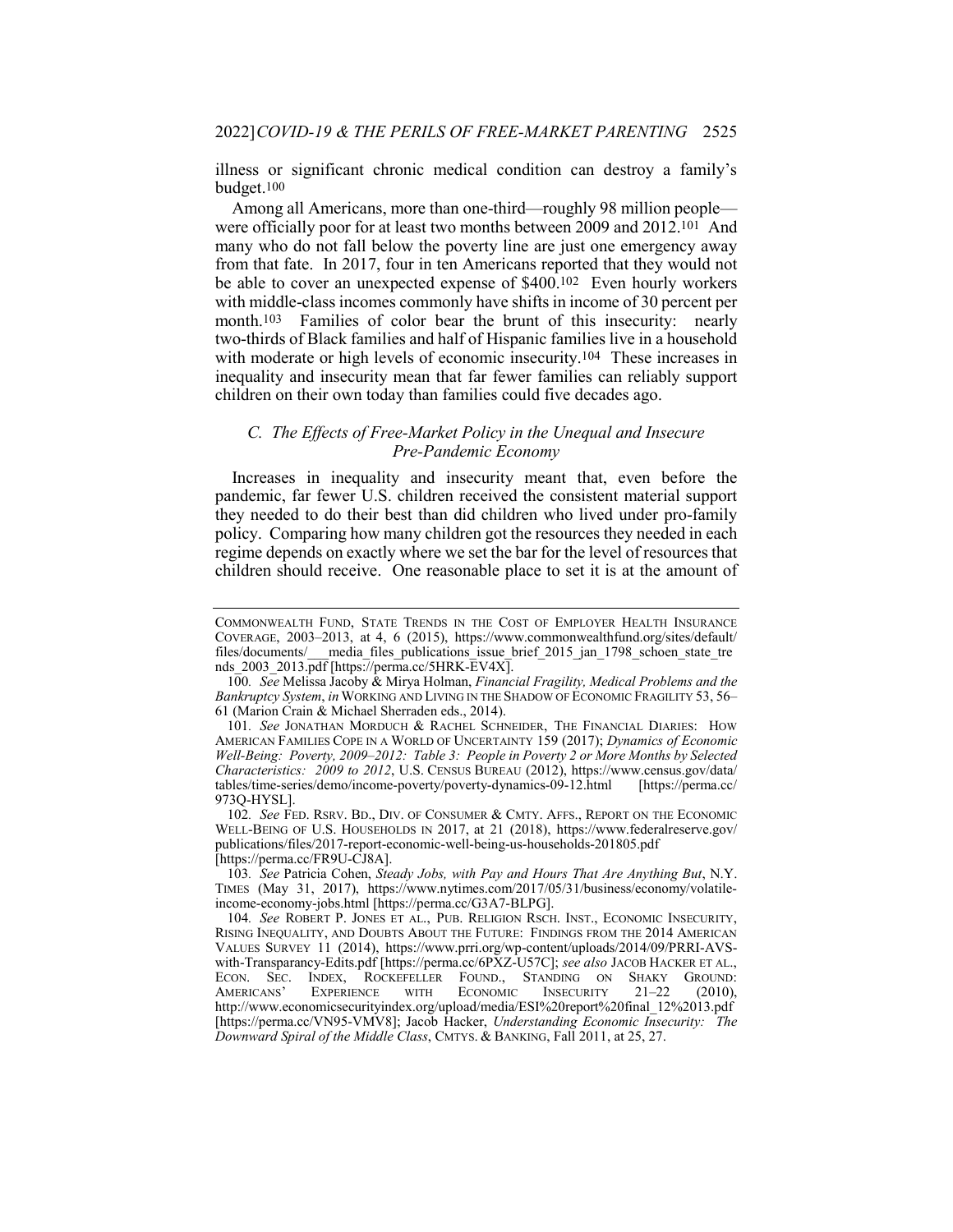money that it costs for a family to meet their basic expenses like food, rent, utilities, childcare, medical care, and transportation. Research suggests that, on average, U.S. families need an income equal to at least two times the federal poverty threshold to meet these needs.105 Yet, even set at this low point—which fails to account for cash for families to pay for recreational items like toys and games—in 2019, 38 percent of American children still did not clear this bar.106By comparison, a 2013 UNICEF study that set a slightly higher bar for calculating what children should receive (it included basic recreational items like bicycles and roller skates) concluded that only 2.5 percent of Finnish children were raised in households that could not meet that standard.107 Put simply, almost none of Finland's children failed to have their basic needs met for lack of sufficient cash, compared to more than one-third of U.S. children.

Setting the standard at the lower bar of simply avoiding poverty, the U.S. system closes the gap somewhat with Finland, but not by much. Before the pandemic, a 2017 comparative study concluded that the United States had by far the highest rate of young children living in relative poverty (the poverty standard that adjusts for the nation's wealth) of the wealthy countries that were compared: 21 percent. Finland's rate, by contrast, was 4 percent.108 Under free-market family policy, nearly half of U.S. single-mother families—46 percent—were determined poor, compared with 12 percent of single-mother families in Finland.109 And U.S. families headed by Black, Hispanic, and Native American women are disproportionately likely to be poor.110 Even when comparing poverty rates based on an absolute poverty standard (a standard that defines deprivation without taking the wealth of the country into account), the United States still fared poorly, dropping to a 14 percent poverty rate for young children, compared to Finland's 2 percent.111

109*. See id.* at 13 tbl.3.

110*. See* AMANDA FINS, NAT'L WOMEN'S L. CTR., NATIONAL SNAPSHOT: POVERTY AMONG WOMEN & FAMILIES 1–2 (2020), https://nwlc.org/wp-content/uploads/2020/12/ PovertySnapshot2020.pdf [https://perma.cc/7XJH-JT3Y].

<sup>105</sup>*. See* KINSEY ALDEN DINAN, NAT'L CTR. FOR CHILD. IN POVERTY, BUDGETING FOR BASIC NEEDS: A STRUGGLE FOR WORKING FAMILIES (2009), https://www.nccp.org/wpcontent/uploads/2009/03/text\_858.pdf [https://perma.cc/M9Z5-N6UW]; SARAH FASS, NAT'L CTR. FOR CHILD. IN POVERTY, MEASURING INCOME AND POVERTY IN THE UNITED STATES (2009), https://www.nccp.org/wp-content/uploads/2020/05/text\_876.pdf [https://perma.cc/ 2LAS-X25J].

<sup>106</sup>*. See Children Below 200 Percent Poverty by Race in the United States*, ANNIE E. CASEY FOUND.: KIDS COUNT DATA CTR., https://datacenter.kidscount.org/data/tables/6726 children-below-200-percent-poverty-by-race [https://perma.cc/TH95-ML3B] (last visited Apr. 2, 2022).

<sup>107</sup>*. See* UNICEF, CHILD WELL-BEING IN RICH COUNTRIES: A COMPARATIVE OVERVIEW 9 fig.1.2a (2013), https://www.unicef-irc.org/publications/pdf/rc11\_eng.pdf [https://perma.cc/ UWY5-EZWM]; *see also* UNICEF, MEASURING CHILD POVERTY: NEW LEAGUE TABLES OF CHILD POVERTY IN THE WORLD'S RICH COUNTRIES 2, 10 fig.1a (2012), https://www.unicefirc.org/publications/pdf/rc10\_eng.pdf [https://perma.cc/PU4N-8RPH].

<sup>108</sup>*. See* Janet C. Gornick & Emily Nell, *Children, Poverty, and Public Policy: A Cross-National Perspective* 11 tbl.2 (Lux. Income Study, Working Paper No. 701, 2017), http://www.lisdatacenter.org/wps/liswps/701.pdf [https://perma.cc/57L4-DHGY].

<sup>111</sup>*. See* Gornick & Nell, *supra* note 108, at 18 tbl.1.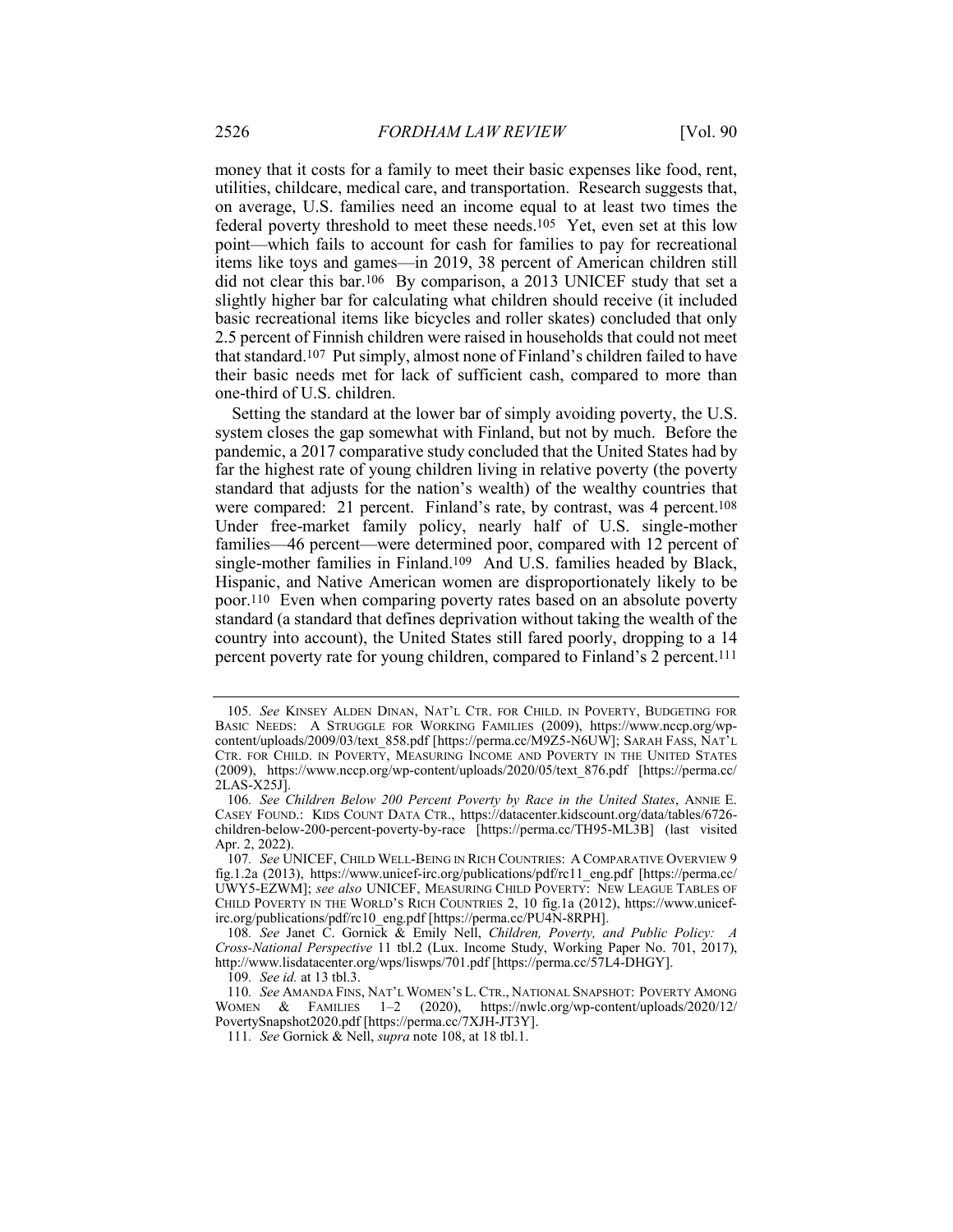And, since these poverty rates are based on *annual* income, both the absolute and relative poverty rates radically underestimate the proportion of children who are not receiving the material support they need. The families of a full four-in-ten children fell below the U.S. federal poverty threshold for at least two months of the year.112 Unfortunately, even temporary shifts in income are associated with significant declines in children's well-being over time.113

In sum, even before COVID-19, Finland's pro-family policy system did a much better job of ensuring that children received a consistent stream of necessary material support than the United States' free-market policy did. In fact, Finland's family support policies work so well that children's relative and absolute poverty rates are actually *lower* than the country's relative and absolute poverty rates for all persons.114 U.S. children's poverty rates under both measures are significantly higher than the general population's.115 Long before the pandemic produced such wide-scale harm that Congress threw a temporary life preserver to American families, free-market family policy was failing a high proportion of the nation's children.

## IV. U.S. FAMILY POLICY POST-PANDEMIC

Countries that supplement parents' income with public funds to support children tend to improve children's well-being for several reasons described below. All these reasons justify enacting permanent public support for U.S. families that will remain in effect even though the economic upheaval from the pandemic's onset has now subsided.

First, because of workers' upward earning trajectories during the course of their lives, most families have more private money to spend later in their life than at the time it could have best served their children's development. The U.S. system increases the skewing of wealth toward later in life still further because the nation's largest public spending programs, Social Security and Medicare, funnel public funds to citizens at the end of their lives, but there are no comparable spending programs at the beginning of life.116 As a result, in 2019, the U.S. government spent about 9 percent of the federal budget on the 22 percent of Americans eighteen and younger; meanwhile, the government spent 45 percent of the federal budget on the 15 percent who are elderly.117 In contrast, public spending on family policies would shift money forward in U.S. families' life cycles so they could spend it when it would

<sup>112.</sup> ASHLEY EDWARDS, U.S. CENSUS BUREAU, DYNAMICS OF ECONOMIC WELL-BEING: POVERTY 2009–2011, at 64 (2014), https://www2.census.gov/library/publications/2014/ demographics/p70-137.pdf [https://perma.cc/PZQ2-UQ2Q].

<sup>113</sup>*. See generally* Nat'l Inst. of Child Health & Hum. Dev. Early Child Care Rsch. Network, *Duration and Developmental Timing of Poverty and Children's Cognitive and Social Development from Birth Through Third Grade*, 76 CHILD DEV. 795 (2005).

<sup>114</sup>*. See* Gornick & Nell, *supra* note 108, at 18 tbl.1.

<sup>115</sup>*. See id.*

<sup>116</sup>*. See* JULIA B. ISAACS ET AL., URBAN INST., KIDS' SHARE, 2018: REPORT ON FEDERAL EXPENDITURES ON CHILDREN IN 2017 AND FUTURE PROJECTIONS 32 (2018), https://www.urban.org/sites/default/files/publication/98725/kids\_share\_2018\_0.pdf [https://perma.cc/2M7K-SDS2]*.*

<sup>117</sup>*. See id.* at 24.